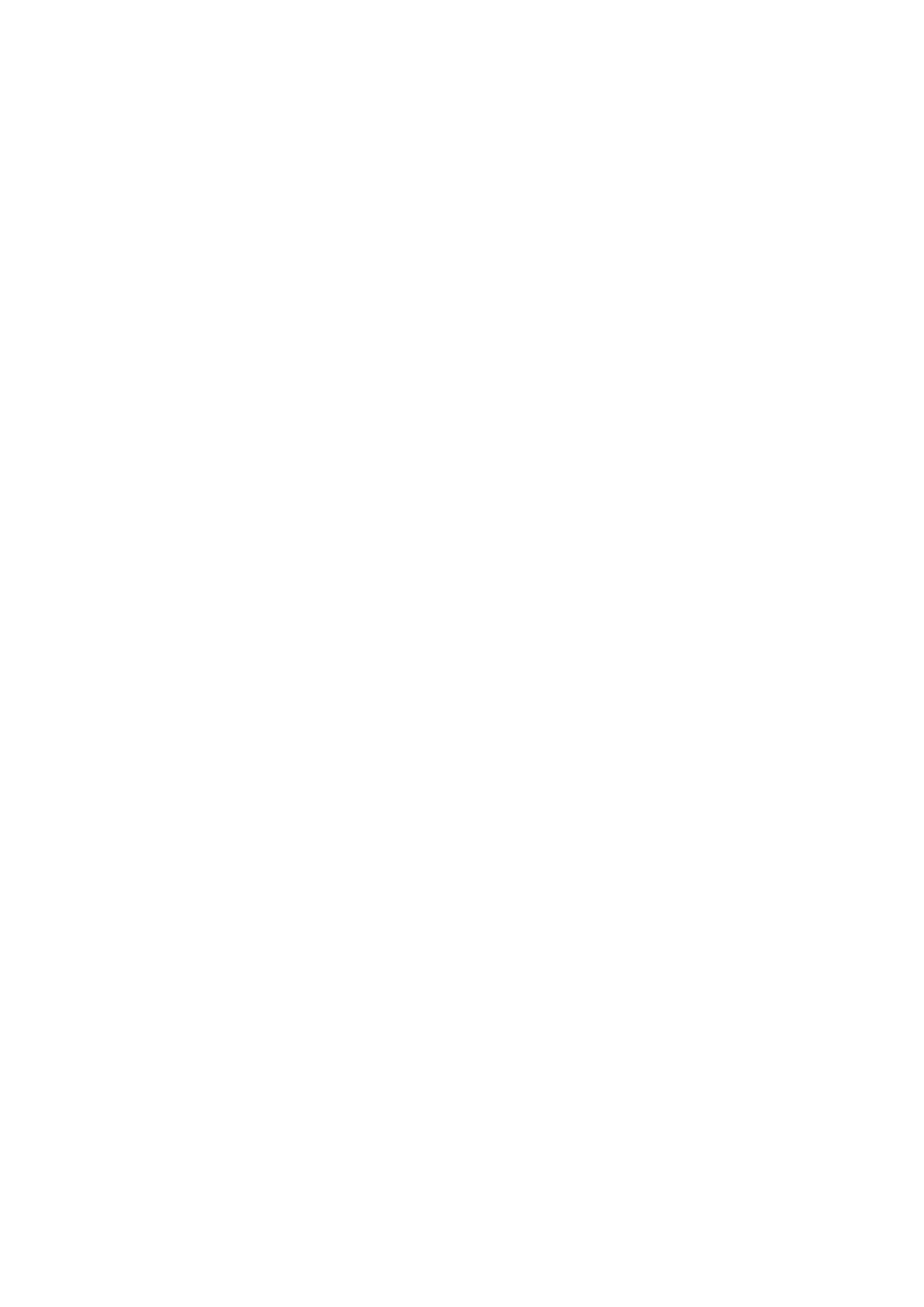#### TABLE OF CONTENTS

| 3.2.1 IDENTIFYING NON-DOMESTIC QUANTITIES OF HAZARDOUS                 |  |
|------------------------------------------------------------------------|--|
|                                                                        |  |
|                                                                        |  |
| 3.2.3 MIXING OF LEACHATE AND STORMWATER OR WASTE AND                   |  |
|                                                                        |  |
| 3.2.4 DETECTION OF SUBSURFACE GAS, SURFACE GAS AND/OR                  |  |
|                                                                        |  |
|                                                                        |  |
|                                                                        |  |
|                                                                        |  |
|                                                                        |  |
|                                                                        |  |
| 3.6 LIKELIHOOD, IMPACT AND CONTRIBUTING FACTORS TO POLLUTION INCIDENTS |  |
|                                                                        |  |
| 3.6.1 IDENTIFYING NON-DOMESTIC QUANTITIES OF HAZARDOUS                 |  |
|                                                                        |  |
|                                                                        |  |
| 3.6.3 MIXING OF LEACHATE AND STORMWATER OR WASTE AND                   |  |
|                                                                        |  |
| 3.6.4 IDENTIFICATION OF ANY FAILURE OF AN ENVIRONMENTAL                |  |
|                                                                        |  |
| 3.6.5 IDENTIFICATION OF A SIGNIFICANT DIFFERENCE IN GROUNDWATER        |  |
|                                                                        |  |
| 3.6.6 DETECTION OF SUBSURFACE GAS, SURFACE GAS AND/OR GAS              |  |
|                                                                        |  |
|                                                                        |  |
| 3.6.8 ANY OTHER INCIDENT OR OBSERVATION THAT COULD POTENTIALLY         |  |
| POSE AN IMMEDIATE ENVIRONMENTAL HAZARD OUTSIDE NORMAL                  |  |
|                                                                        |  |
|                                                                        |  |
|                                                                        |  |
|                                                                        |  |
|                                                                        |  |
|                                                                        |  |
|                                                                        |  |
|                                                                        |  |
| 4.3 ACTIONS TO BE TAKEN DURING OR IMMEDIATELY AFTER A POLLUTION        |  |
|                                                                        |  |
|                                                                        |  |
|                                                                        |  |
|                                                                        |  |
|                                                                        |  |
|                                                                        |  |
|                                                                        |  |
|                                                                        |  |
| <b>APPENDIX</b>                                                        |  |
| Drawing- Plan of Neighbours                                            |  |
| Drawing-Site Plan                                                      |  |
| <b>CONTACTS</b>                                                        |  |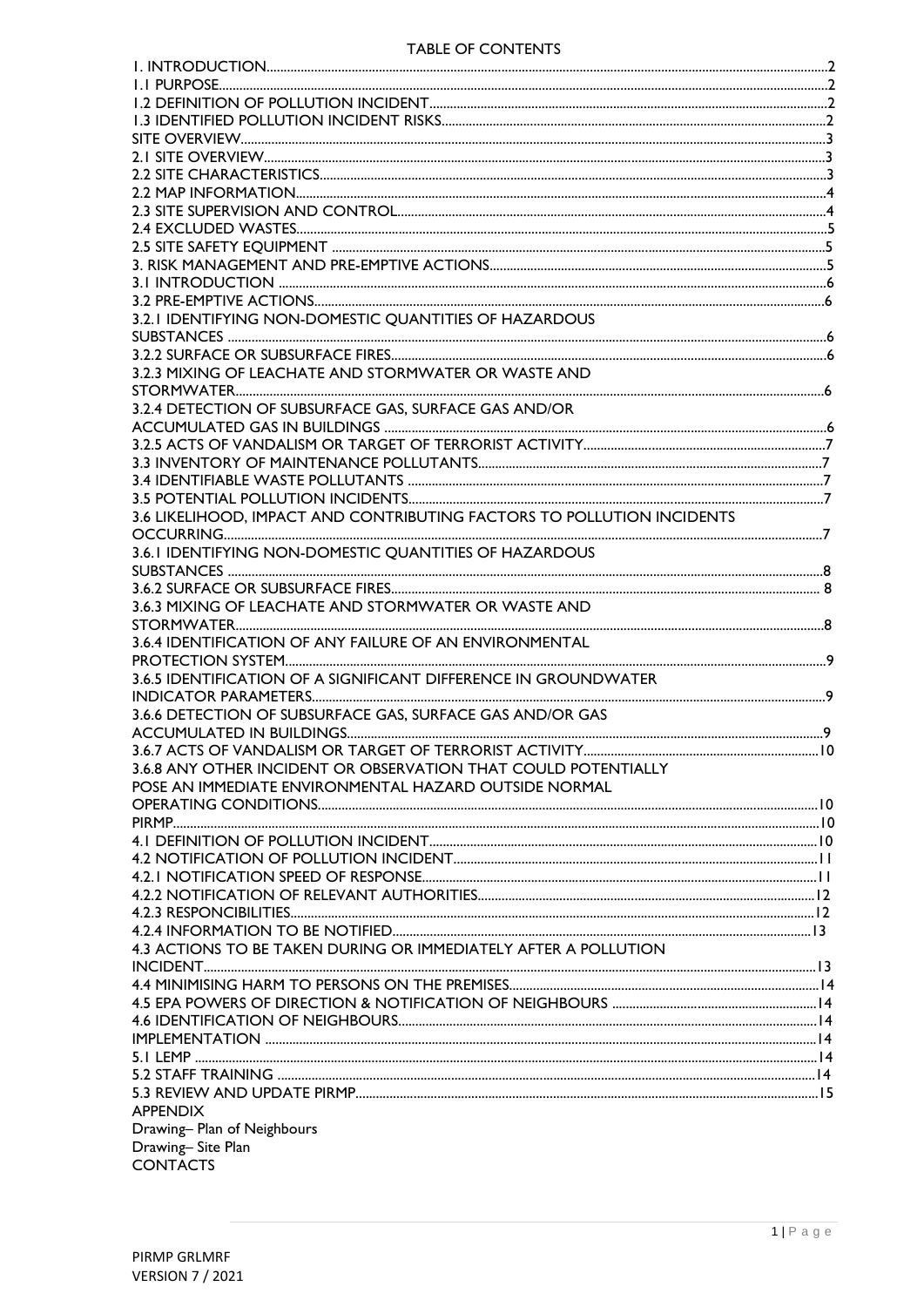#### **1. INTRODUCTION**

This is the Supporting Statement for the Pollution Incident Response Management Plan (PIRMP). The PIRMP is a functional document. It is designed to assist personnel at the Glenlogan Road Landfill and Materials Recycling Facility (GRLMRF) to correctly identify pollution incidents and detail the procedures for the response and reporting of a pollution incident.

The PIRMP reflects the requirements of the Environmental Protection Authority's Guidelines: *Preparation of pollution incident response management plans, March 2012.*

Utilisation of this PIRMP aims to improve, monitor and demonstrate environmental performance.

#### **1.1 PURPOSE**

PIRMP have been prepared in accordance with the *Protection of the*

*Environment Legislation Amendment Act 2011 (POELA Act)* and reflects the requirements specified in the Environment Protection Authority's (EPA's) *Guidelines: Preparation of pollution incident response management plans, March 2012.*

The PIRMP details:

- Procedures for notifying a pollution incident to relevant persons;
- Actions to be taken to reduce and/or control pollution; and
- Procedures for co-ordinating those notified and any action taken in combating the pollution.

#### **1.2 DEFINITION OF POLLUTION INCIDENT**

A pollution incident is required to be notified if there is a risk of 'material harm to the environment', which is defined in section 147 of the *POEO Act 1997*:

*"(a) harm to the environment is material if:*

*i) it involves actual or potential harm to the health or safety of human beings or to ecosystems that is not trivial, or*

*ii) it results in actual or potential loss or property damage of an amount, or amounts in*

*aggregate, exceeding \$10,000 (or such other amount as is prescribed by the regulations), and*

*(b) loss includes the reasonable costs and expenses that would be incurred in taking all reasonable and practicable measures to prevent, mitigate or make good harm to the environment."*

#### **1.3 IDENTIFIED POLLUTION INCIDENT RISKS**

The primary potential hazards to human health or the environment associated with the activity undertaken at this site – i.e. '*Pollution Incidents*' - include the following:

- Identifying non-domestic quantities (more than 200 millimetres per tonne or 200 grams per tonne) of hazardous substances among waste;
- Surface or subsurface fires;
- Mixing of leachate and stormwater or waste and stormwater;
- Identification of any failure of an environmental protection system;
- Identification of a significant difference in groundwater indicator parameters;
- Detection of gas at the subsurface, surface and/or accumulated within buildings at greater than1.25 per cent methane (volume for volume);
- Acts of vandalism or target of terrorist activity; or
- Any other incident or observation that could potentially pose an immediate environmental hazard outside normal operating conditions.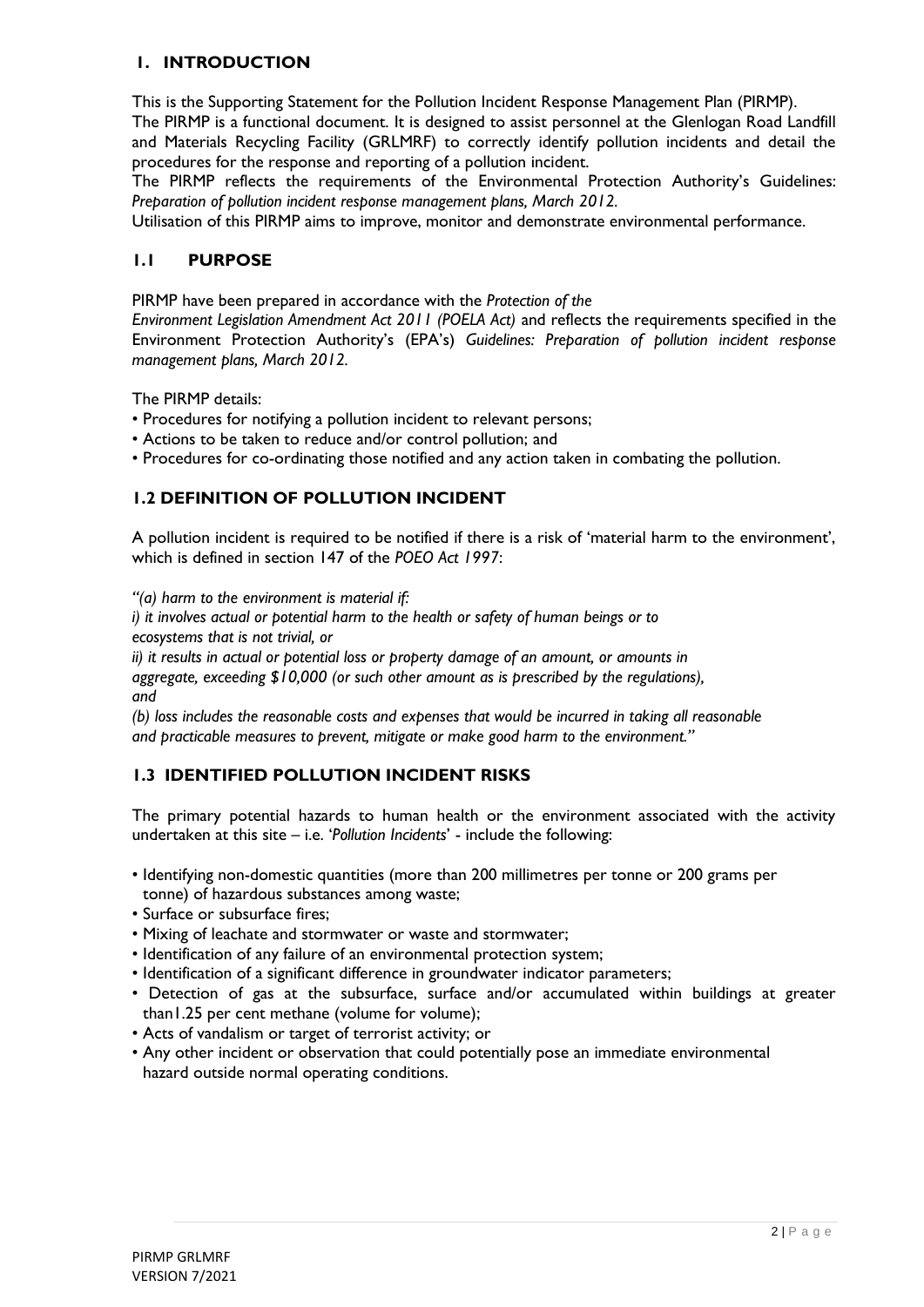#### **2. SITE OVERVIEW**

The Glenlogan Road Landfill and Materials and Recycling Facility (GRLMRF or the facility) has been operating intermittently for the disposal of domestic and municipal refuse since 1988. The 42.11 hectare property is owned by Cowra Shire Council. It is estimated that the site has an 80 year lifespan.

The GRLMRF currently operates under the Council of the Shire of Cowra approval, issued 17 March1987 (No.10/87).

The Environment Protection Authority (EPA) has issued Environment Protection Licence 6435 in accordance with *Section 5.7 of the Protection of the Environment Operations Act 1997.* The licence requires that the total quantity of waste disposed at the premises must not exceed 10,000 tonnes per annum.

As a condition of the licence, a Landfill Environmental Management Plan (LEMP) was prepared, which details the procedures to manage and operate the GRLMRF to meet the relevant Environmental Goals specified in the *Environment Protection Authority's Environmental Guidelines: Solid Waste Landfills, 1996*. Second edition 2016.

The GRLMRF is a **Class 1 Solid Waste Landfill**. The facility accepts solid wastes including Putrescibles wastes and other wastes approved by the EPA. The facility may also receive inert waste.

Excluded waste types are detailed in **Section 2.4**.

#### **2.1 SITE CHARACTERISTICS**

The GRLMRF is located approximately 2 km north-west of Cowra.

It comprises Lot 1 DP 733574.

The area surrounding the facility to the north, east, west and south is predominantly rural pasture land. A commercial quarry and vineyard exist to the south-west, on the opposite side of the Dermondrille to Blayney Rail Line. A dog pound operated by Council is situated on land directly west and adjacent to the site entrance.

The nearest residential property to the facility is located approximately 450m from the south-eastern corner of the boundary.

Access to the GRLMRF is via the Glenlogan Road. Glenlogan Road is a two lane sealed road. From Glenlogan Road the facility is accessed by a primary sealed road. Within the site, sealed roads and formed gravel access roads lead to the various defined tipping areas and processing pads. The southwest portion of the site is currently used for landfilling with weighbridge and receivable areas, Materials Recycling Facility (MRF) and maintenance sheds located close to the site entrance to the north-east.

The GRLMRF is fenced along all boundaries with 1.2m chain mesh fence. In addition, a 1.8m chain mesh security fence separates the MRF, maintenance sheds, public areas, the weighbridge and receivable station from the wider site and active landfill cell.

Previous and current land filling practices have altered the local topography significantly, creating numerous rises, as such, the current landfill area no longer retains the natural topography but is designed to channel surface water and minimise off-site impact of the landfill operations.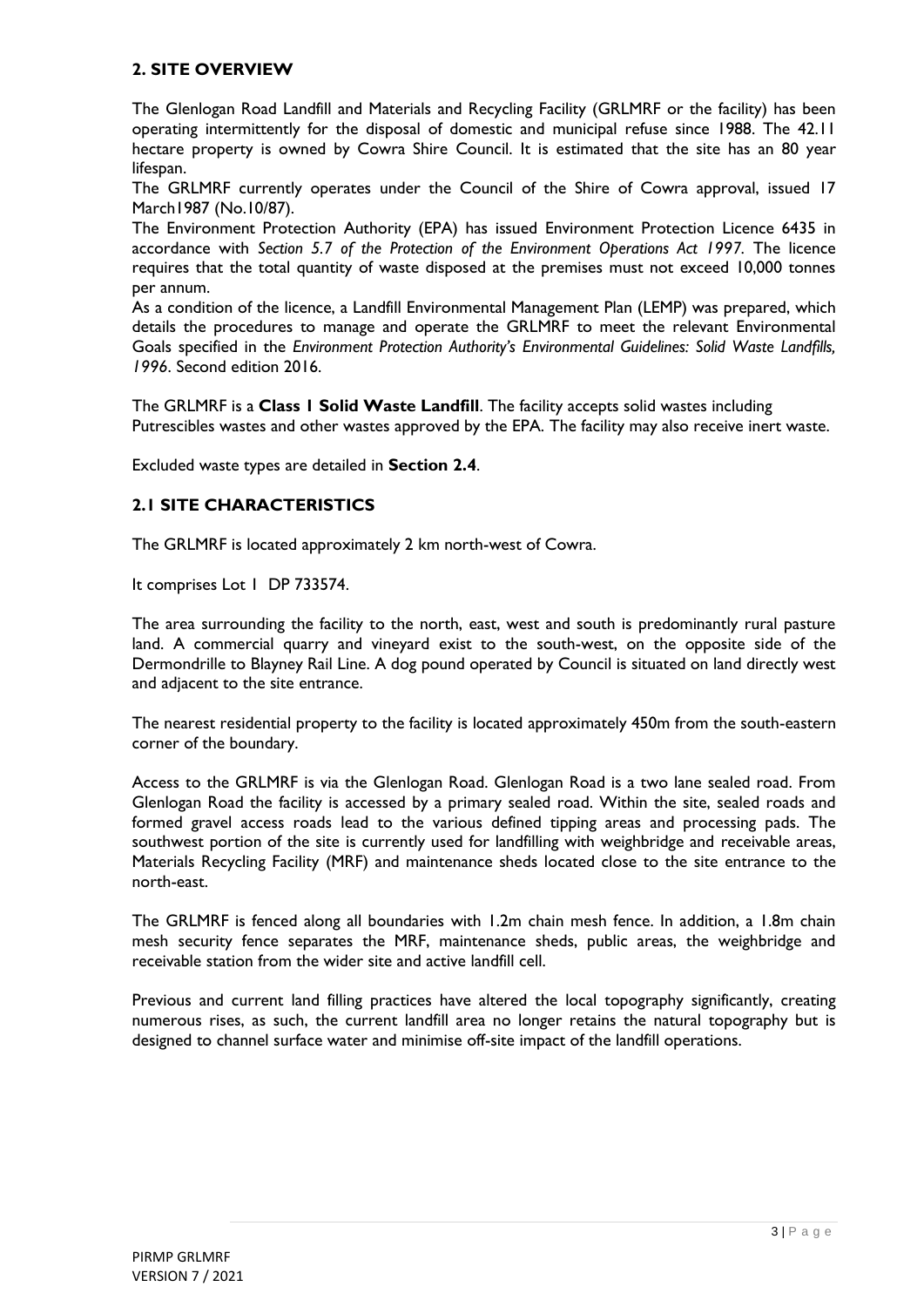#### **2.2 MAP INFORMATION**

The site topography and drainage have been engineered to ensure that there is negligible stormwater runoff into and out of the site, thus minimising any off-site impact. Site generated surface water is channelled around the edge of the premises towards the onsite collection pond in the south east Corner.

When the surface water pond reaches capacity, water filters south-west over vegetated ground and along a small perennial creek which exits the site via a culvert beneath the railway line to the south. Outside the site, natural topography to the north of the facility boundary drains along a system of Gully's and stormwater dams.Under normal conditions the gullies are dry.

The GRLMRF is 1.5km north-east and up gradient of the Lachlan River which is the nearest major water course. Groundwater, surface water and leachate is routinely monitored through a system of seven piezometers at seven locations around the landfill.

There is limited remnant natural vegetation over the site.

There are some mature trees along the rear of the public receivable/MRF and green waste areas and this acts as visual and wind buffers. The central capped areas of the landfill have been revegetated with a perennial grass mix.

#### **2.3 SITE SUPERVISION AND CONTROL**

The GRLMRF is open to the public between 7:30 am and 4:00 pm Tuesday to Friday and 8:30am and 5:00pm Saturday and Sunday. The facility operates on Mondays but is not open to the public. The site is closed on Good Friday and Christmas Day. Access to the site outside these hours (e.g. for special circumstances and emergency waste disposal) is subject to the approval of the Waste Operations Supervisor.

Waste deposited in the active landfill cell is immediately spread and compacted and is lightly covered with soil at the end of daily operations. The cover material is sourced from excavation of adjacent cells.

GRLMRF is supervised at all times when open for the receival of waste. The facility is staffed by qualified and experienced personnel. These include a Waste Operations Supervisor and up to two Site Operators. Two Site Operators are generally present during normal operation. Lockable security gates are in place at the access point to the facility. All gates are locked outside the specified opening hours except for when approved by the Waste Operations Supervisor in special circumstances. The site is also monitored by CCTV with one camera on the weighbridge looking towards Glenlogan Road. Security patrols are conducted two to three times per night, alarmed doors are checked and a site patrol conducted to prevent vandalism. All vehicles are directed to the weighbridge upon entry to the facility, and distributed appropriately according to waste type. Council maintains the sealed access road from the facility entry to the waste receival area. Council staff are responsible for internal traffic control. All public vehicles and loads are directed to disposal skips in the Public Receival Area. Council garbage trucks are, after being weighed on the weighbridge, directed to the active landfill face and/or operating site for the waste item in question. A daily checklist for monitoring, recording activities and incidents that occur during operation of the facility is kept by the Site Supervisor.

No members of the public are permitted to scavenge at the active tip face or in any waste drop-off area.

Over 100 kilograms or 10 square meters of asbestos waste to transport to the waste facility will require the person transporting the load to have a unique consignment number and report it to the EPA using Wastelocate. wastelocate.epa.nsw.gov.au. Any asbestos received is currently triple wrapped and sealed before acceptance. It is then taken to the active and lined tipping face of the landfill and immediately covered with waste or soil. A separate asbestos pit is planned for the near future and it is intended that any such material will be triple wrapped before deposition.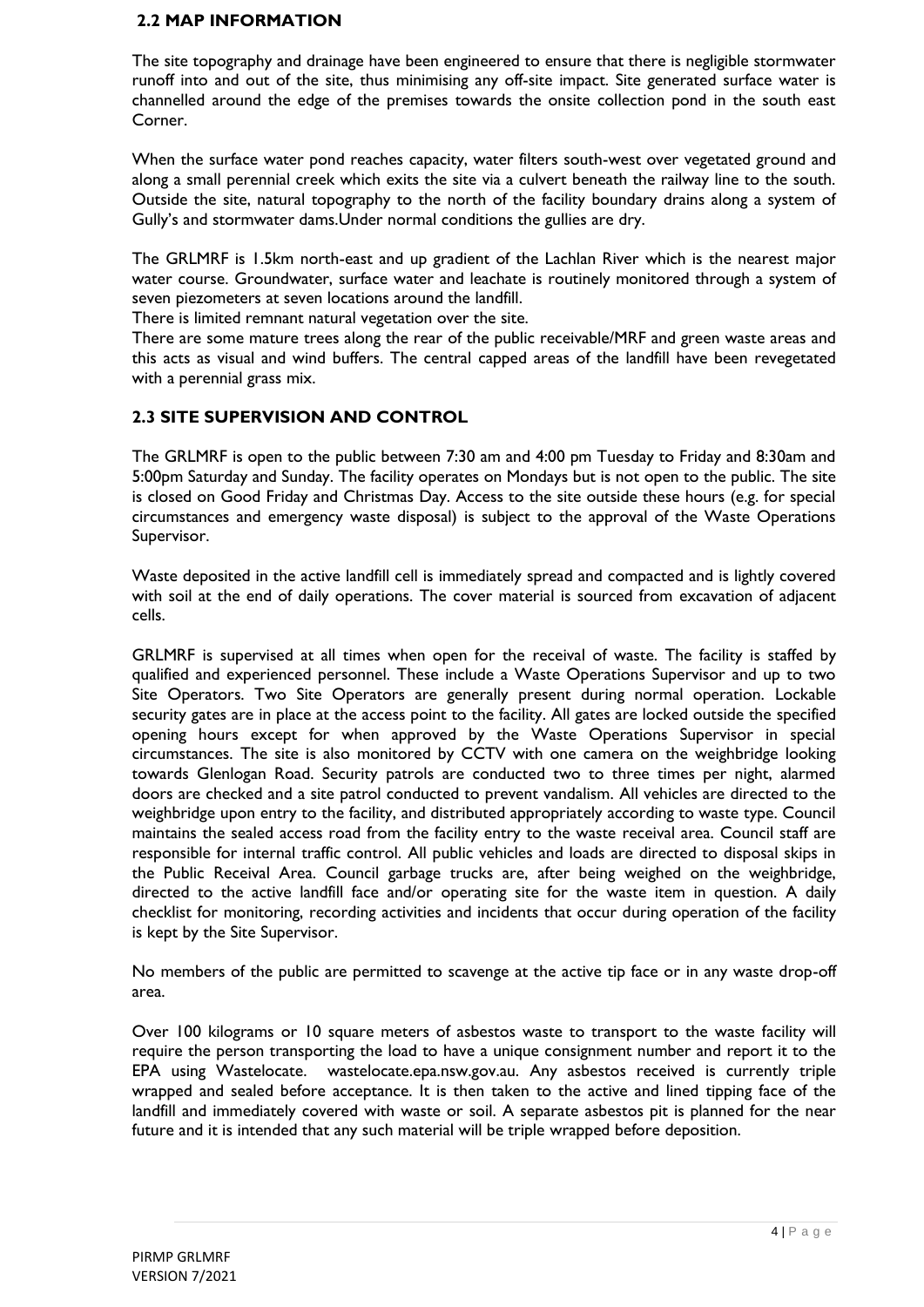#### **2.4 EXCLUDED WASTES**

The GRLMRF does not accept the following types of wastes:

- Liquid trade wastes of any description;
- Radioactive material, sharps (unless they are in appropriate sharps containers), cytotoxic waste, bulk blood, body fluids, recognisable body parts, infectious waste, microbiological and pathological wastes, laboratory chemicals, poisons and pharmaceutical waste;
- Any sludge or material (unless proven to be innocuous or harmless) being the refuse from any industrial process carried out in any tanning or leather processing plant, any petroleum or petrochemical plant, any chemical plant, any metal treatment plant, any paint manufacturing plant;
- Any material containing arsenic, cyanide or sulphide;
- Any toxic soluble salt of barium, boron, cadmium, chromium, copper, lead, manganese, mercury, selenium, silver, zinc;
- Any soluble acid or alkali, acidic or basic compounds.

If an excluded waste was to be discovered on the site, the Waste Operations Supervisor would be notified immediately. If it is considered hazardous, depending on its composition, it would be first moved to a more secure and isolated location. The EPA would then be contacted and Council would then await their instruction. The incident is recorded on the daily checklist kept by the Waste Operations Supervisor. If the waste is leaking, the local fire brigade would be contacted and requested to bring a drum for the containment of hazardous materials. Any of the above wastes may only be disposed of at the GRLMRF following EPA approval. The excluded waste is recorded on the Daily Checklist including details of the type of waste, the source of waste and vehicle and driver identification.

#### **2.5 SITE SAFETY EQUIPMENT**

The GRLMRF maintains a water cart which consists of a 1,500 litre tank, pump and hose. This can be mobilised immediately to the site of a fire as and when required. The MRF building is protected from fire by several hose reels, fire extinguishers and hydrants, and there are three fire hoses in the public receivable area.

To manage leaks, chemicals such as diesel fuel are kept on mobile self-bunded trolleys to allow their safe use in less well protected areas of the site. Spill Sorb is present on site to manage fuel and oil spills. The used Spill Sorb is then deposited in the landfill. In the event of a chemical spill, PPE is provided for onsite staff which consists of safety goggles, respirator face masks and protective gloves.

#### **3 RISK MANAGEMENT AND PRE-EMPTIVE ACTIONS**

#### **3.1 INTRODUCTION**

The following section outlines current operational procedures and design intended to minimise and manage risk. Members of staff working on site are responsible for being aware and notifying the Site Supervisor of any potential pollution incidents on the premises. All management procedures detailed within the LEMP must be adhered to.

#### **3.2 PRE-EMPTIVE ACTIONS**

#### **3.2.1 IDENTIFYING NON-DOMESTIC QUANTITIES OF HAZARDOUS SUBSTANCES**

The following practices apply to screening of incoming wastes:

- Public access is only permitted during opening hours;
- Drivers are asked to describe the type of waste to be deposited on entry to the facility;
- Inspections of waste loads are made when required;

• Drivers are directed to the correct area of the facility for disposal of specific loads (e.g. builder's wastes, greens, whitegoods, tyres etc.);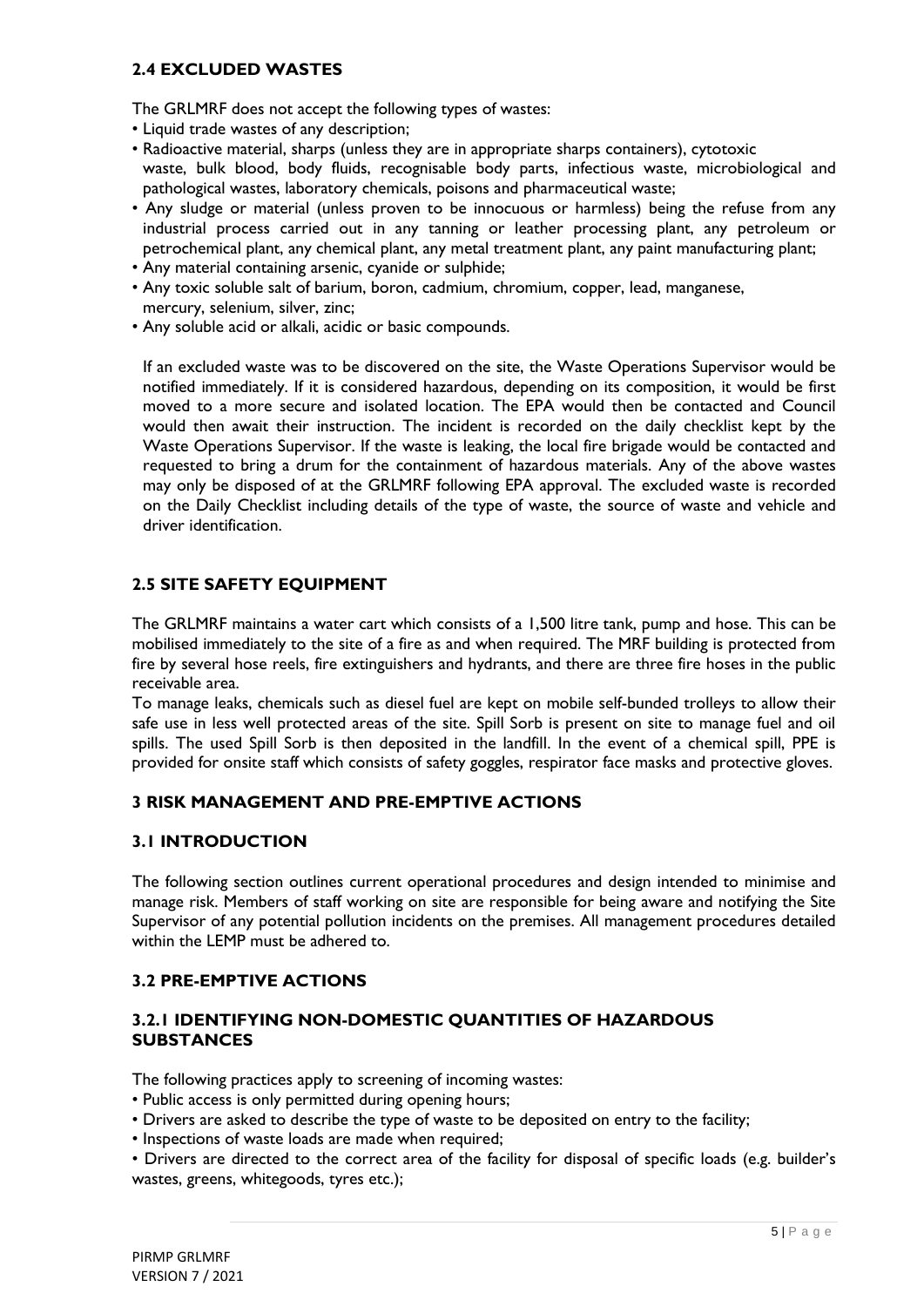• Wastes are monitored and inspected as they are being discharged to ensure excluded nonapproved wastes are not being disposed; and

• Wastes are monitored and inspected during spreading, compaction and covering.

The following steps are undertaken if non-domestic quantities of hazardous wastes are identified:

• If identified **at point of entry** the vehicle is refused entry and the driver advised to contact the EPA for advice on proper disposal of the hazardous waste. The incident is reported as described in **Section 2.4**.

• If identified **during waste deposition** the Site Operators immediately advise the Waste

Operations Supervisor. The supervisor advises the driver that the waste is not acceptable and organises for the waste to be loaded back onto the vehicle, where practicable and safe to do so. The supervisor then escorts the load off-site and advises the driver to contact the EPA for advice in the proper disposal of the excluded waste. The incident is reported as described in **Section 2.4**; and

• If identified **during waste spreading and compaction** the Site Operators immediately notify the Waste Operations Supervisor. The supervisor makes all practicable efforts to identify the source of the waste (e.g. labelling, waste type). The supervisor is then responsible for contacting the EPA for advice on the proper disposal of the hazardous waste and will dispose of the hazardous waste in accordance with the EPA's requirements. In the event that the EPA cannot be contacted, the wastes will be relocated to a more secure and isolated location. The incident is reported as described in **Section 2.4**.

#### **3.2.2 SURFACE OR SUBSURFACE FIRES**

The potential for fires to occur at the site are controlled by:

- A security fence to prevent unauthorised access and acts of vandalism;
- Maintaining machinery in good working order to minimise risk of sparks;
- Smothering immediately with soil or water sprayed from the water cart;
- Adequately compacting and covering waste;

• Mulched green waste has the capacity to spontaneously combust. This risk is minimised via

- shaping into divided windrows (i.e. small cones) to isolate/contain any fires;
- Litter patrols as required;
- Ensuring fire breaks are maintained around any temporary stockpile of combustibles;
- Access to on-site fire fighting equipment; and
- Accepting only permitted wastes.

In addition to the above preventative measures, operators at the facility maintain the fire fighting equipment to ensure that the on-site fire fighting capability is maintained. Specifically this involves:

• Ensuring that the water cart permanently located at the facility is full at all times and that it is positioned in a readily accessible location; and

• Weekly testing of the tanker pump and checks that the motor is topped with fuel and oil.

#### **3.2.3 MIXING OF LEACHATE AND STORMWATER OR WASTE AND STORMWATER**

The potential for the mixing of leachate and stormwater or waste and stormwater is controlled by ensuring that the level of the leachate ponds is regularly checked. If the level of a pond is too high and at risk of flooding then the excess water is pumped back onto the active landfill site to create airspace.

#### **3.2.4 DETECTION OF SUBSURFACE GAS, SURFACE GAS AND/OR ACCUMULATED GAS IN BUILDINGS**

Any buildings which are built within the site are designed so as not to accumulate methane gas.

#### **3.2.5 ACTS OF VANDALISM OR TARGET OF TERRORIST ACTIVITY**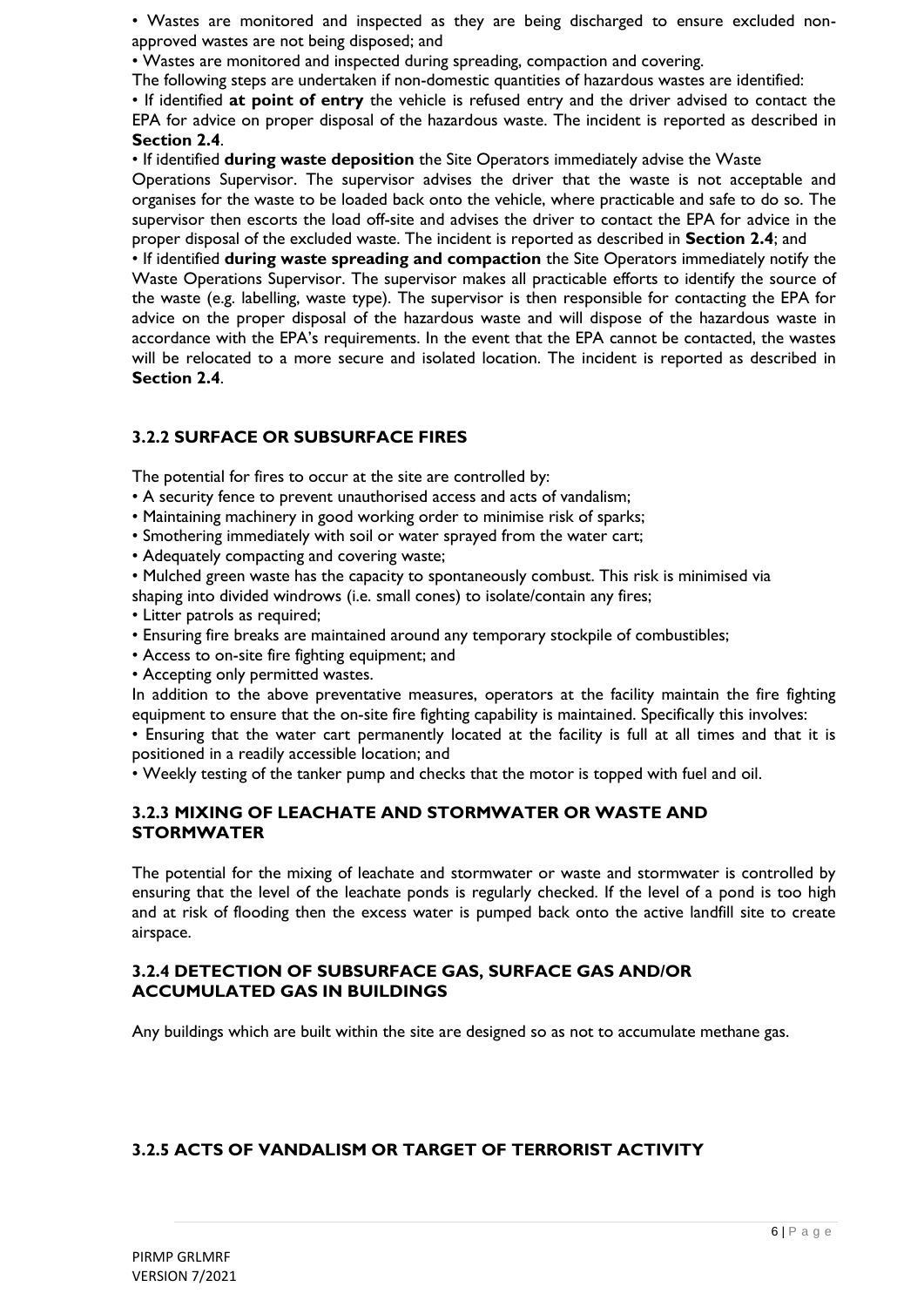The boundary road fence along Glenlogan Road limits unauthorised access outside operational hours. CCTV is installed and after hours security patrols are undertaken as a deterrent. All staff are required to be vigilant and aware that the site is a potential target for vandalism, particularly by arsonists.

#### **3.3 INVENTORY OF MAINTENANCE POLLUTANTS**

The following pollutants can be stored on site in quantities required for routine maintenance necessary for operations at the facility:

- Roundup;
- Engine Oil; and
- Diesel.

Attached site plan provides details of where these chemicals are stored on the premises as well as those on bunded palettes.

#### **3.4 IDENTIFIABLE WASTE POLLUTANTS**

A variety of waste household pollutants are collected annually by NetWaste from households. Attached site plan provides details of where hazardous household waste items are stored on the premises, including the location of gas cylinders, waste oil, batteries, fluorescent tubes, globes, smoke detectors and clinical waste.

#### **3.5 POTENTIAL POLLUTION INCIDENTS**

The potential main hazards to human health or the environment – i.e. '*Pollution Incidents*' – associated with the activity undertaken at this site include the following:

- Identifying non-domestic quantities (more than 200 millimetres per tonne or 200 grams per tonne) of hazardous substances among waste;
- Surface or subsurface fires;
- Mixing of leachate and stormwater or waste and stormwater;
- Identification of any failure of an environmental protection system;
- Identification of a significant difference in groundwater indicator parameters;

• Detection of gas at the subsurface, surface or accumulated within buildings at greater than 1.25 per cent methane (volume for volume);

- Acts of vandalism or target of terrorist activity; or
- Any other incident or observation that could potentially pose an immediate environmental

hazard outside normal operating conditions.

It is possible that dumping of hazardous waste may occur outside the boundary, but in close visual proximity to the GRLMRF outside of normal operational hours. In this instance, if the pollution is a risk of material harm to the environment and/or human health then the local fire brigade should be contacted immediately. The initial response to the pollution and assessment of the situation thereafter will be managed by the local fire brigade.

Refer to **Document A** – Pollution Incident Decision Flow

Chart in **Appendix A** for details.

#### **3.6 LIKELIHOOD, IMPACT AND CONTRIBUTING FACTORS TO POLLUTION INCIDENTS OCCURRING**

Incidents can be classified as being of low, medium or high risk of occurring (likelihood) based on the past history of the facility, an assessment of management procedures, staff training and site layout. The impact of an incident can be classed as low, medium or high based on the potential extent of offsite harm to humans and/or the environment.

#### **3.6.1 IDENTIFYING NON-DOMESTIC QUANTITIES OF HAZARDOUS SUBSTANCES**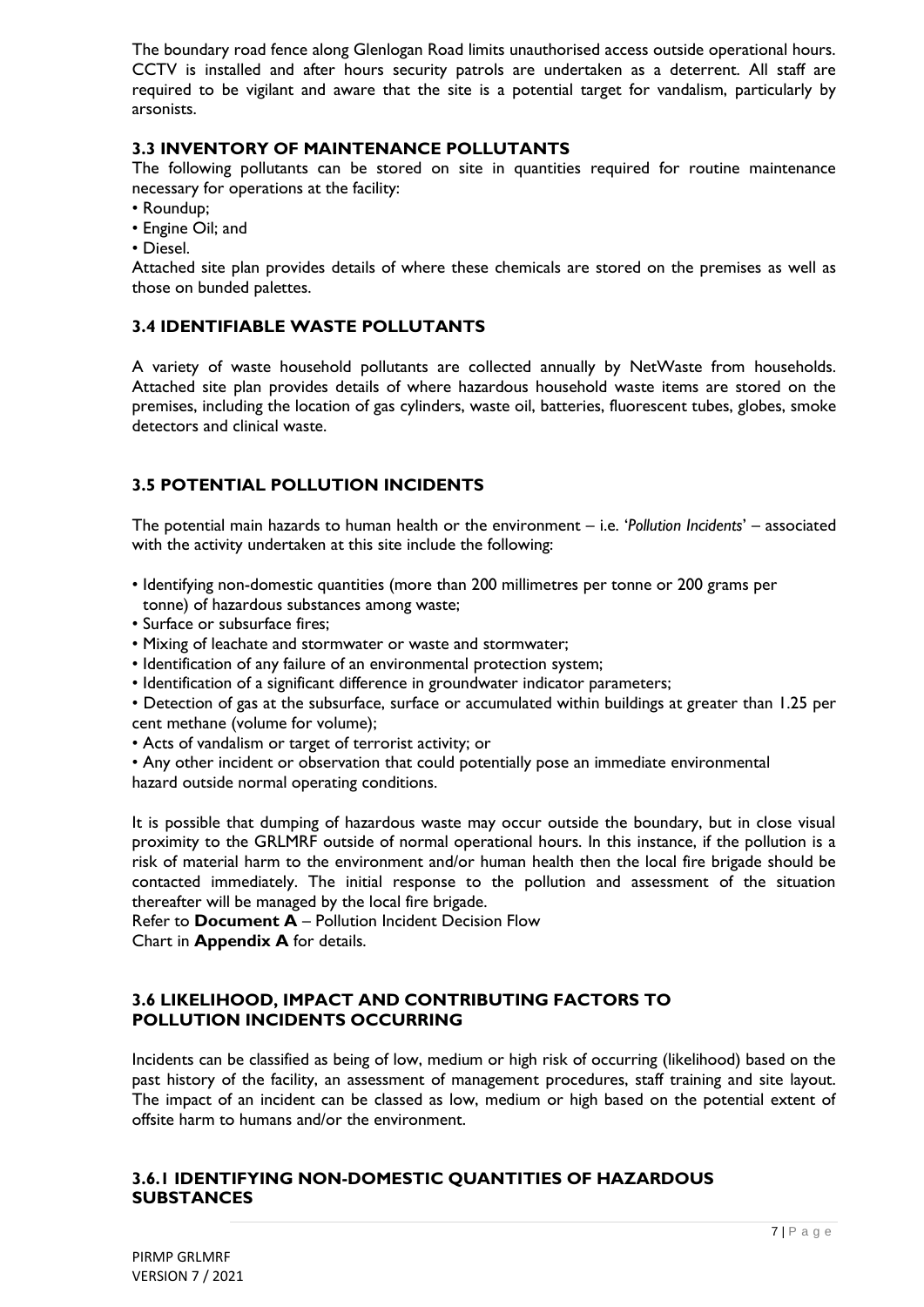**Medium Likelihood** – Non-domestic quantities of hazardous waste could be discovered at point of entry into the site, during waste deposition, and/or during waste/recycling spreading, sorting and compaction.

**Low Impact** – The site has a protective system of impermeable lining, drainage, bunding and holding ponds which are likely to contain and prevent the immediate spread of hazardous substances outside of the premises.

**Contributing Factors** – Human errors made during waste screening.

#### **3.6.2 SURFACE OR SUBSURFACE FIRES**

#### **3.6.2.1 Active Landfill, Public Receival Areas and Recycling Facility**

The GRLMRF often deals with the sorting and deposition of combustible waste, coupled with the storage and use of some highly combustible chemicals and fuels.

**Medium Likelihood**– The likelihood of a fire within the active landfill area is relatively high, for example kerbside collection can include household fire embers and mulch can self combust.

**Medium Impact** – It is probable that a fire of this nature should be able to be contained due to the procedures and equipment in place. Therefore, the impact is classed as medium.

**Contributing Factors –** Factors which may increase fire risk include high winds, dry weather, prolonged periods of high temperatures and low humidity, spontaneous combustion and hot embers in waste deliveries. Human errors made during waste screening and the poor maintenance of plant and equipment may spark a fire.

#### **3.6.2.2 Maintenance and Inactive Areas**

**Low Likelihood** – The storage of potential accelerants such as maintenance chemicals and fuels is undertaken on-site, however as these are located in secure facilities and only utilised by trained staff, the risk is considered minimal.

**High Impact** – If a fire were to initiate within the chemical storage areas, or in an inactive area of the site, there is a high risk of spread off-site and to susceptible surrounding open pasture and wooded areas.

**Contributing Factors** – Factors which may increase fire risk include high winds, dry weather, prolonged periods of high temperatures and low humidity.

#### **3.6.3 MIXING OF LEACHATE AND STORMWATER OR WASTE AND STORMWATER**

**Low Likelihood** – the site has a protective system of impermeable lining, drainage, bunding and holding ponds which contain surface water, leachate and waste. On-site roads are designed to channel and capture runoff.

**Medium Impact** – the site has a protective system of impermeable lining, drainage, bunding and holding ponds which are likely to contain and prevent the immediate spread of surface water, leachate and waste outside of the premises. However the impact is considered to be medium due to the ability of surface run-off to leave the site along an existing creek system in the south-west corner. Any pollutants which reach the creek could cause harm to properties and environmental habitats for some distance downstream especially if they were to enter the Lachlan River.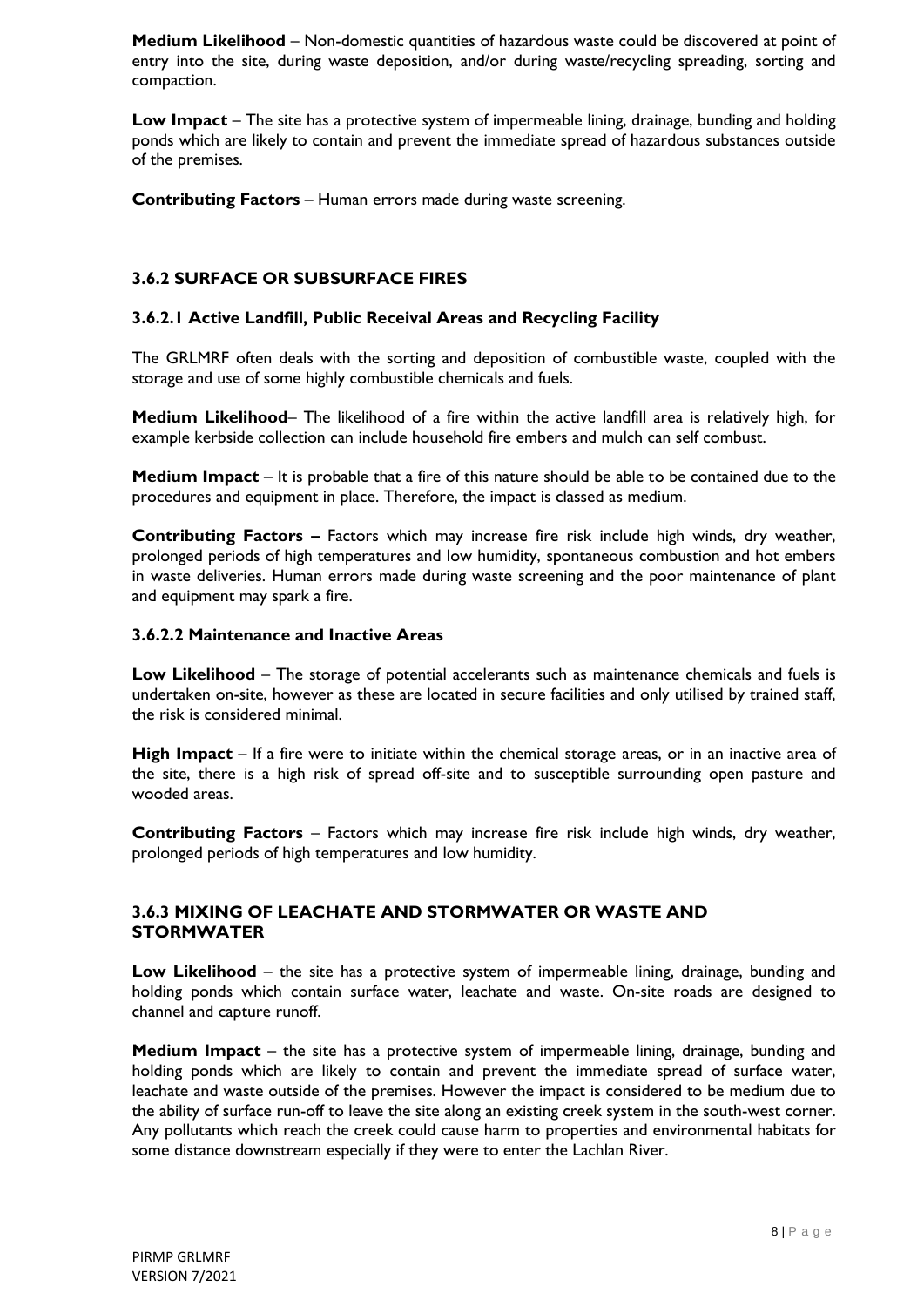#### **3.6.4 IDENTIFICATION OF ANY FAILURE OF AN ENVIRONMENTAL PROTECTION SYSTEM**

**Low Likelihood** – the site has a protective system of impermeable lining, drainage, bunding and holding ponds, and the surface water, groundwater and leachate of the premises is regularly monitored.

**Low Impact** – the site has a protective system of impermeable lining, drainage, bunding and holding ponds and the surface water, groundwater and leachate of the premises is regularly monitored which means any failure in this environmental protection system is likely to be identified before there is potential for impact outside of the site.

**Contributing Factors** – Prolonged periods of heavy rain.

#### **3.6.5 IDENTIFICATION OF A SIGNIFICANT DIFFERENCE IN GROUNDWATER INDICATOR PARAMETERS**

**Low Likelihood** – the site has a protective system of impermeable lining, drainage, bunding and holding ponds, and the surface water, groundwater, surface gas, sub-surface gas and leachate of the premises is regularly monitored.

**Low Impact** – the site has a protective system of impermeable lining, drainage, bunding and holding ponds and the surface water, groundwater, surface gas, sub-surface gas and leachate of the premises is regularly monitored which means any significant difference in groundwater indicator parameters is likely to be identified well before there is a potential impact outside of the site.

**Contributing Factors** – Prolonged periods of heavy rain may increase risk.

#### **3.6.6 DETECTION OF SUBSURFACE GAS, SURFACE GAS AND/OR GAS ACCUMULATED IN BUILDINGS**

**Low Likelihood** –the possible build up of subsurface gas, surface gas and gas accumulated in buildings are not monitored at this site as it is not a requirement of the EPL due to the relatively small waste volumes deposited at the site and the correspondingly low volume of methane likely to be produced as a by-product of this decomposing waste.

**Low Impact** – the possible build up of subsurface gas, surface gas and gas accumulated in buildings are not monitored at this site as it is not a requirement of the EPL.

**Contributing Factors** – on-site buildings which have not been designed to prevent accumulation of methane gas.

#### **3.6.7 ACTS OF VANDALISM OR TARGET OF TERRORIST ACTIVITY**

**Low Likelihood** – The site is enclosed by secure fencing and monitored by CCTV, and during hours of closure is patrolled by security guards two or three times per night. Although the site is of limited strategic value as a potential target for terrorism, the premises may prove attractive to arsonists as it isolated from habited areas and deals with the sorting and deposition of combustible waste, coupled with the storage and use of often highly combustible chemicals. For example mulch is stockpiled in close proximity to mature trees.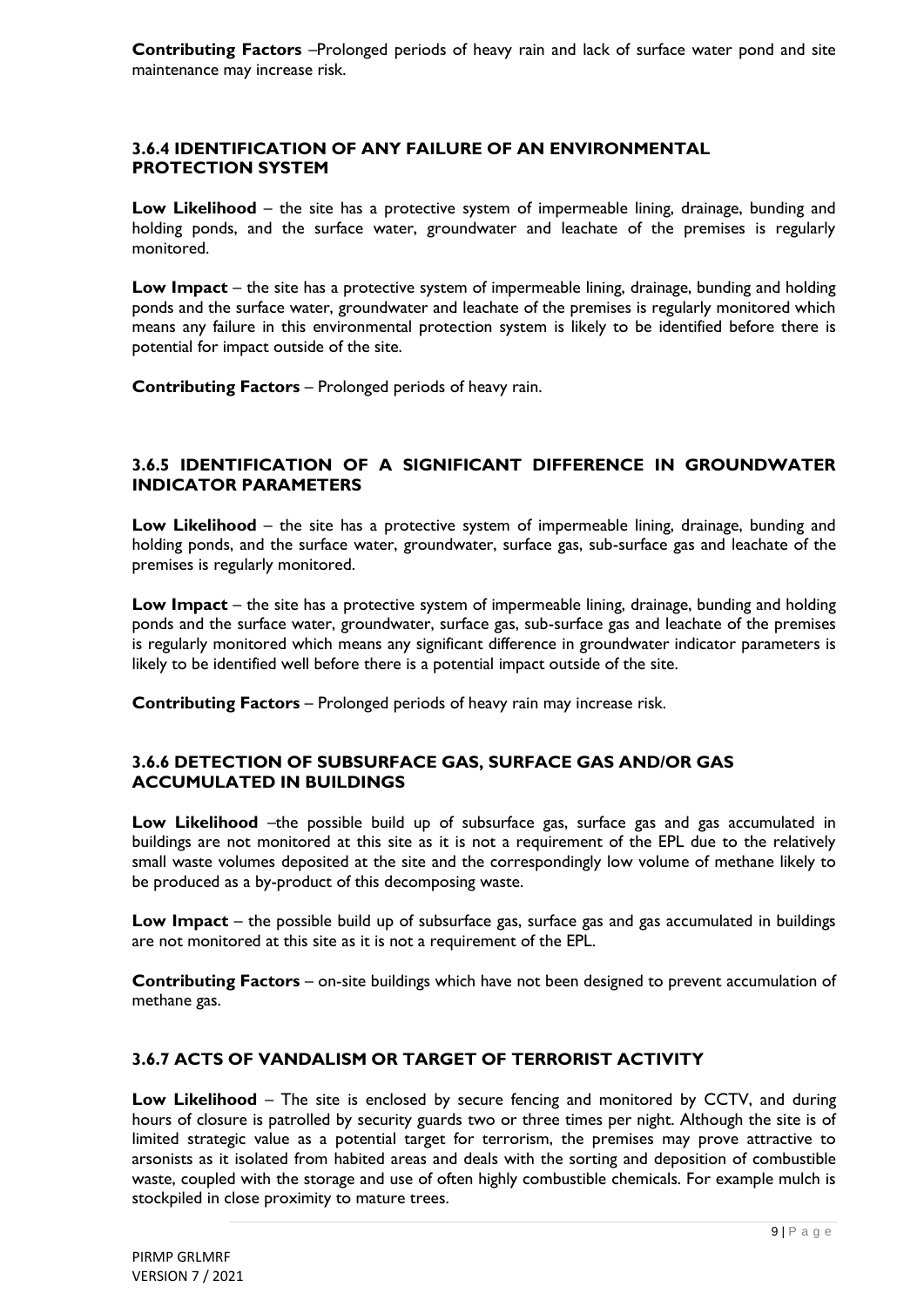**Medium Impact** – the site is surrounded by open pasture and wooded areas susceptible to fire, particularly during sustained periods of hot and dry weather.

**Contributing Factors** –Increased risk during hours of closure.

#### **3.6.8 ANY OTHER INCIDENT OR OBSERVATION THAT COULD POTENTIALLY POSE AN IMMEDIATE ENVIRONMENTAL HAZARD OUTSIDE NORMAL OPERATING CONDITIONS**

**Low Likelihood** – The site has significant environmental protection measures and monitoring schedule.

**Low Impact** – The site has significant environmental protection measures and monitoring schedule which are likely to contain and prevent the immediate spread of environmental hazards outside the premises even outside of normal operating conditions.

**Contributing Factors** – N/A.

#### **PIRMP**

#### **4.1 DEFINITION OF POLLUTION INCIDENT**

A pollution incident is required to be notified if there is a risk of 'material harm to the environment', which is defined in section 147 of the POEO Act:

*"(a) harm to the environment is material if:*

*i) it involves actual or potential harm to the health or safety of human beings or to ecosystems that is not trivial, or*

*ii) it results in actual or potential loss or property damage of an amount, or amounts in aggregate, exceeding \$10,000 (or such other amount as is prescribed by the regulations), and*

*(b) loss includes the reasonable costs and expenses that would be incurred in taking all reasonable and practicable measures to prevent, mitigate or make good harm to the environment."*

#### **4.2 NOTIFICATION OF POLLUTION INCIDENT**

#### **4.2.1 NOTIFICATION SPEED OF RESPONSE**

The requirement for notification of a pollution incident has changed from *'as soon as practicable'* to *'immediately'*. In short, *'immediately'* means *'promptly without delay'*, but it does not mean undertaking notification ahead of doing what is necessary to make safe.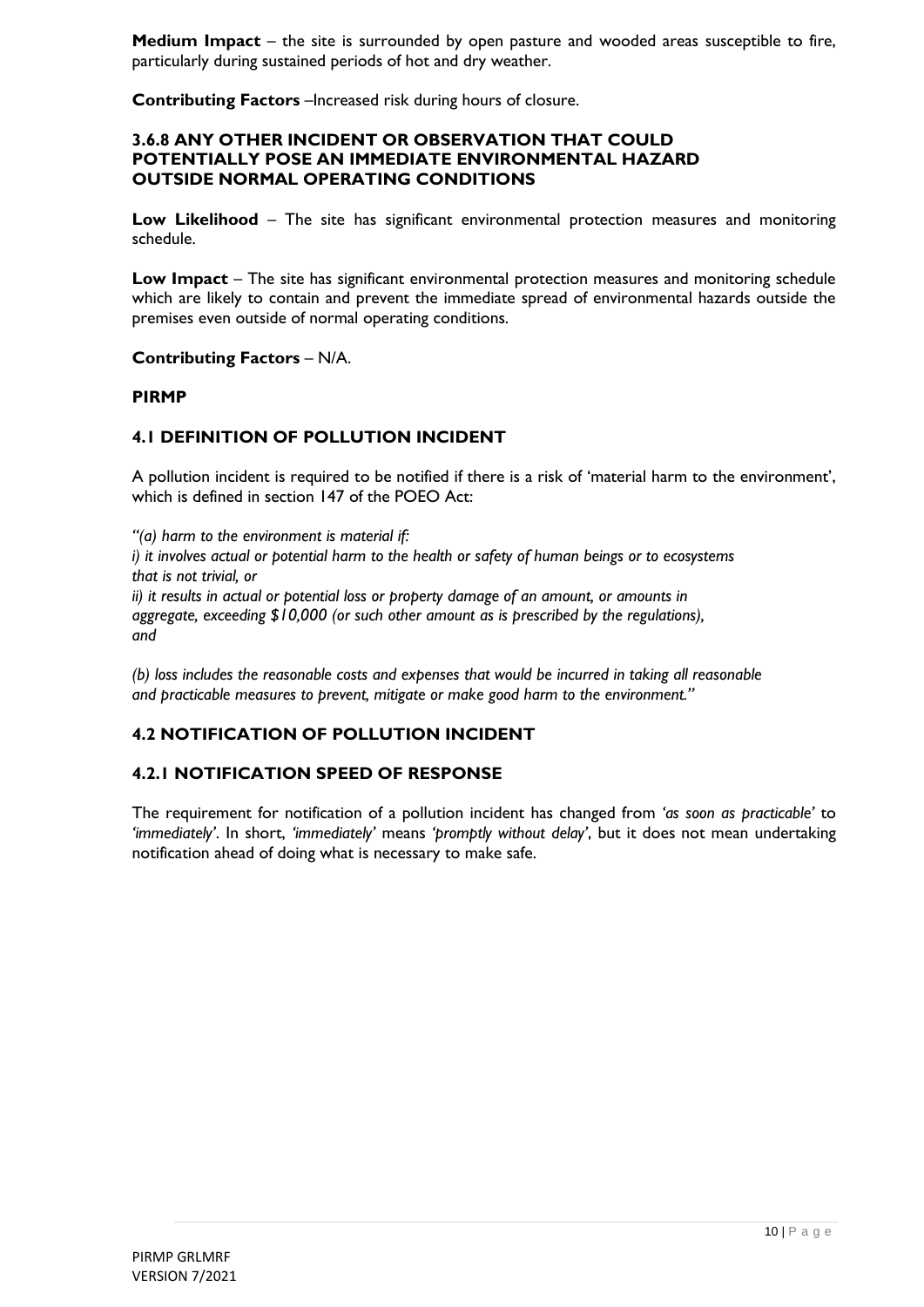#### Incident Contact Details – Council – Material Waste Facility



#### **4.2.2 NOTIFICATION OF RELEVANT AUTHORITIES**

Where the pollution incident causes or threatens material harm to the environment or human health, all the following authorities must be notified by the Waste Operations Supervisor:

#### Table 1 Incident Contact Details – Council – Saleyards

| Mame <sup>1</sup> | Role                     | <b>Contact Number</b> |
|-------------------|--------------------------|-----------------------|
| Phillipa Childs   | Manager – Cowra Services | 6340 2054             |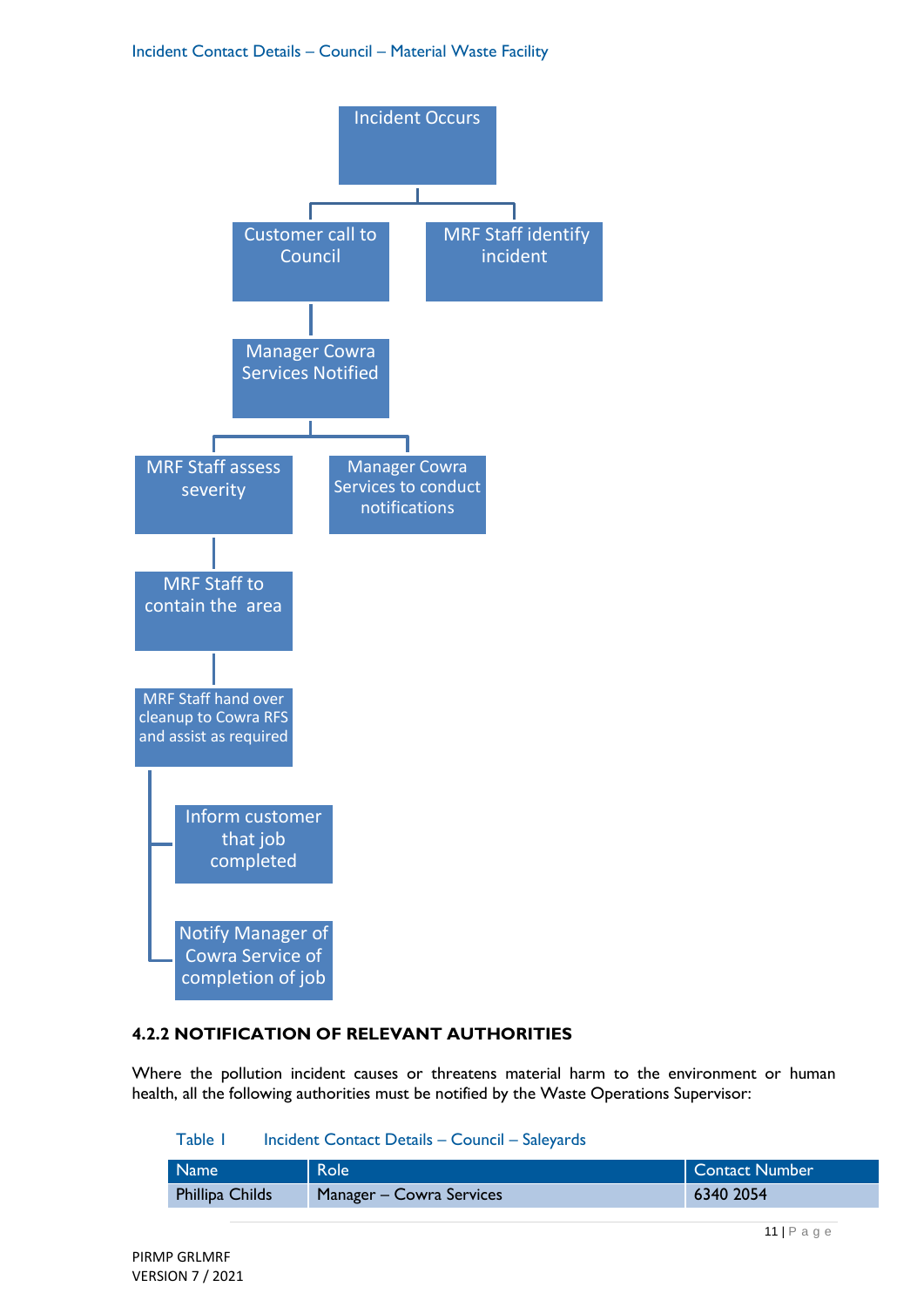|                                |                                    | 0417104586   |
|--------------------------------|------------------------------------|--------------|
| <b>Anthony Collins</b>         | <b>Waste Operations Supervisor</b> | 026340 2140  |
|                                |                                    | 0428 423 080 |
| Paul Devery                    | <b>General Manager</b>             | 026340 2013  |
| Council                        |                                    | 0263402000   |
| Emergency                      |                                    | 0419219231   |
| number<br>contact              |                                    |              |
| After<br>hours                 |                                    |              |
| emergency                      |                                    |              |
| contact                        |                                    |              |
| <b>Enquires and Complaints</b> | 0263 402000                        |              |

#### Table 2 Incident Contact Details – External

| Organisation                                                                                      | <b>Contact Number</b>   |
|---------------------------------------------------------------------------------------------------|-------------------------|
| <b>Emergency Services</b>                                                                         | 000                     |
| <b>EPA</b><br><b>Bathurst Regional Office</b>                                                     | 131555<br>6332 1838     |
| <b>NSW Ministry of Health</b><br>On Call Public Health Officer<br><b>Bathurst Regional Office</b> | 0428400526<br>6339 5601 |
| Safework NSW                                                                                      | 13 10 50                |
| Fire & Rescue NSW<br><b>Cowra Rural Fire Service</b>                                              | 1300729579<br>6363 6666 |
|                                                                                                   |                         |

#### **4.2.3 RESPONSIBILITIES**

In the event of an immediate notification incident responsibilities for incident management are as follows:

Waste Operations Supervisor is responsible for actioning response to the incident.

Manager – Cowra Services is responsible for notifying external authorities, potentially affected community and ensuring adequate resources are available for incident response.

General Manager is responsible for liaising with the media.

The Manager- Cowra Services shall determine the most appropriate means of contacting potentially affected community including:

- **•** Door knocking
- Letterbox drops
- Phone
- Local media
- **•** Signage.

Information provided to the community would depend on the incident but could include:

- Description of the incident
- Status of incident
- Response actions
- Actions to minimise harm
- Likely duration.

As per the EPLs, the licensee must provide written details of the notification to the EPA within seven days of the date on which the incident occurred.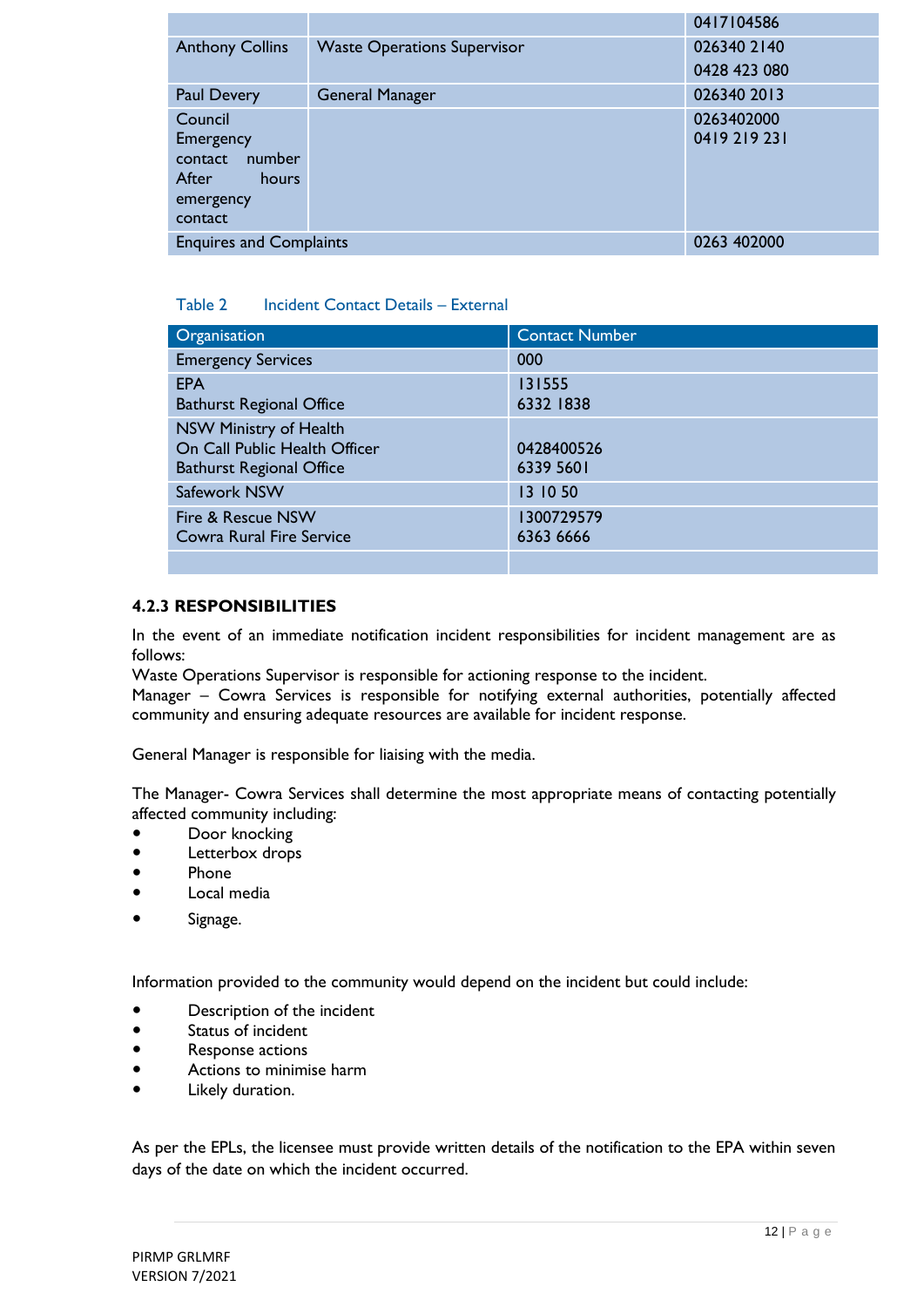#### **4.2.4 INFORMATION TO BE NOTIFIED**

Under section 150 of the *POEO Act 1997*, the information about a pollution incident that must be notified is:

- The time, date, nature, duration and location of the incident;
- The location of the place where pollution is occurring or is likely to occur;
- The nature, the estimated quantity or volume and the concentration of any pollutants involved, if known;
- The circumstances in which the incident occurred, including the cause of the incident, if known;
- The action taken or proposed to be taken to deal with the incident and any resulting pollution or threatened pollution, if known; and
- Other information prescribed by the regulations.

Notification is required by the Waste Operations Supervisor immediately after a pollution incident becomes known. Any information required that is not known at the time the incident is notified must be provided when it becomes known.

A Pollution Incident Reporting Form is produced in **Appendix A** to assist the Waste Operations Supervisor in correctly recording and notifying the relevant authorities as detailed in **Section 4.2.3** above.

*Notification of pollution incidents*

*For the purposes of section 149 of the Act, a pollution incident that is required to be notified under section 148 of the Act:*

- *(a) is to be notified verbally to each relevant authority, and*
- *(b) is to be followed by notification in writing within 7 days of the date on which the incident occurred.*

*For the purposes of section 149 of the Act, notification of the EPA may be achieved by telephoning the EPA environment line. 13 1555*

*Note. Section 150 (2) of the Act provides that the information contained in a notification is to be the information known when the notification occurs. Therefore, if information becomes known between the immediate notification given verbally and the time when written notification is required to be given, that new information will be required to be notified immediately after it becomes known and to be included in the written notification.*

#### **4.3 ACTIONS TO BE TAKEN DURING OR IMMEDIATELY AFTER A POLLUTION INCIDENT**

All site personnel with relevant training must make every effort to contain the pollution incident on site, without putting themselves at risk of harm.

In the case of a fire and where safe, attempts must be made to extinguish or contain the fire immediately. This could be through the use of a fire extinguisher, fire hose, water cart or smothering with cover material.

In the event of a chemical spill that is not contained by bunding, Spill Sorb (or similar) must be used to restrict the spread of the chemical.

If the leachate ponds are nearing capacity, staff must initiate pumping of liquid to the active landfill site to retain airspace. If pollution is identified through groundwater or surface monitoring, procedures as identified in the LEMP will be followed.

#### **4.4 MINIMISING HARM TO PERSONS ON THE PREMISES**

In the event of a pollution incident occurring, an emergency alarm will be sounded from inside the MRF. All members of the public and other Council staff will be mustered by Council site staff to the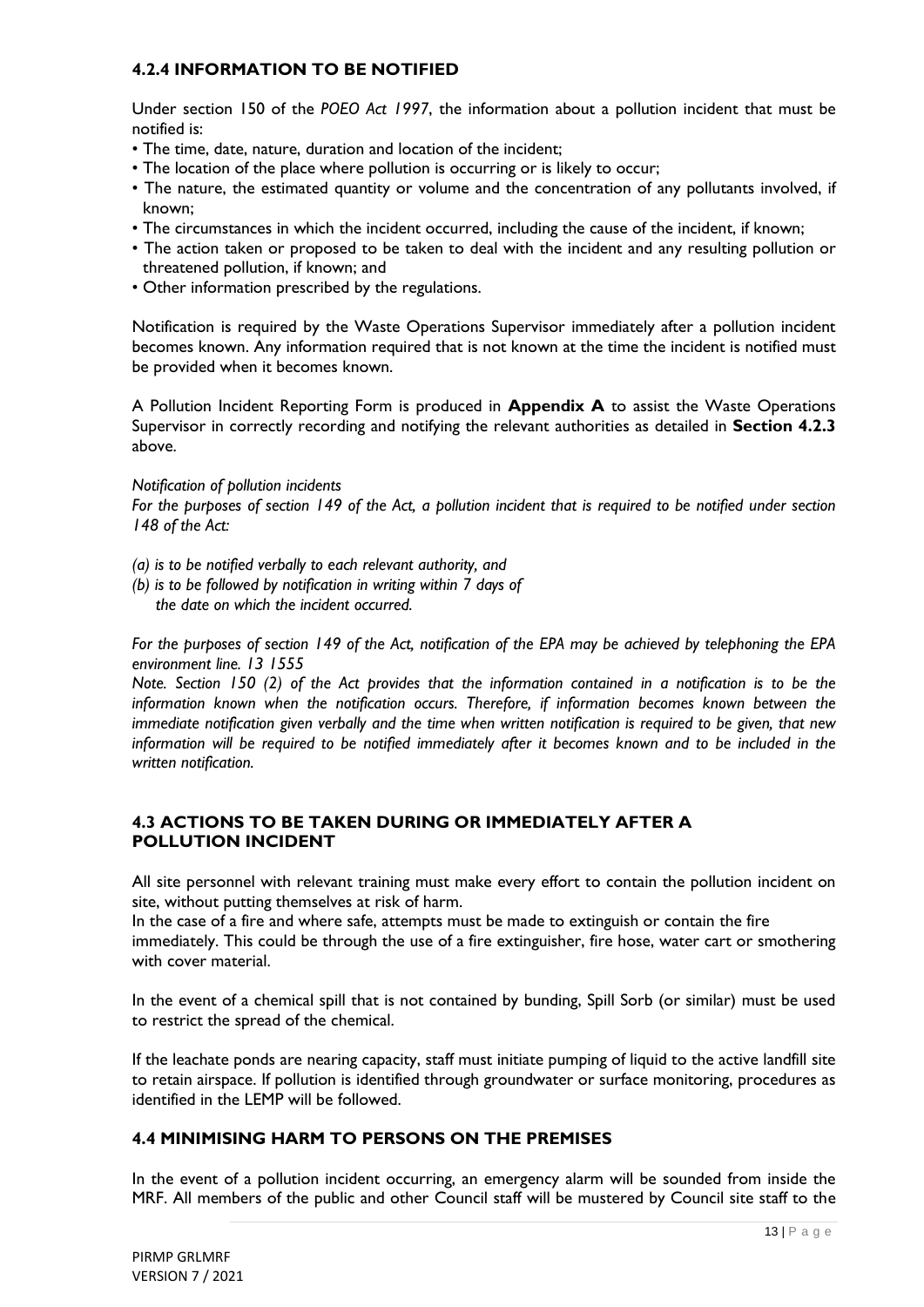Emergency Assembly Point at the central lawn area/vehicular turning circle of the GRLMRF (identified on **Site Plan** ), after which they will be safely evacuated from the site where appropriate. It is a condition of entry that in the event of an emergency, both the public and staff must adhere to directions given by the Site Supervisor.

#### **4.5 EPA POWERS OF DIRECTION & NOTIFICATION OF NEIGHBOURS**

Where the pollution incident causes or threatens material harm to the environment or human health, the EPA is notified in accordance with **Section 4.2**.

Once the EPA is notified, it is then for the EPA to determine whether commercial, industrial and residential neighbours of the site need to be contacted by Council and informed of the circumstances of the incident and what action is being taken in response to it. If deemed necessary, the EPA then has powers to formally direct Council to notify the neighbours of the site. Irrespective of whether the EPA directs Council to notify neighbours and depending on the circumstances of the particular pollution incident, Council may at their own discretion voluntarily choose to notify neighbours. Council would notify neighbours by 'door knocking' every neighbouring property identified on attached Site Plan. A summary of the neighbour notification procedure is provided in Document A – Pollution Incident Decision Flow Chart in **Appendix A**.

#### **4.6 IDENTIFICATION OF NEIGHBOURS**

To assist the EPA in its decision as to whether it needs to direct Council to notify neighbours and to assist Council in visiting all the local neighbours, enclosed is aerial plan which identifies the commercial, industrial and residential properties within 500m of the site boundary.

#### **5. IMPLEMENTATION**

#### **5.1 LEMP**

The PIRMP forms part of the *Glenlogan Road Landfill Environmental Management Plan* (LEMP). It updates **Section 7.5.2** '*Reporting of Incidents*' and this Supporting Statement should be filed in the LEMP.

#### **5.2 STAFF TRAINING**

New members of staff at the facility should be inducted. This induction must cover the purpose, requirements and responsibilities detailed in this PIRMP.

All staff should receive sufficient training to enable them to carry out their assigned duties in a competent and safe manner. In particular:

- Staff must be capable of using the fire-fighting equipment;
- Staff must be capable of identifying excluded wastes;
- Staff must be capable of indentifying potential pollution incidents; and

• Staff must be familiar with the requirements and procedures contained within this PIRMP.

Staff competency will be monitored through audits, public complaints and pollution incident reports.

At least once every year staff should undertake a simulated pollution incident response exercise, including with emergency services, to familiarise site personnel with the requirements of this management plan.

| <b>Type of Training</b> | Personnel Involved | Frequency     | <b>Records</b>               |
|-------------------------|--------------------|---------------|------------------------------|
| Toolbox meetings        | Site staff         | <b>Weekly</b> | Records / Diary              |
| Overflow clean up       | All staff          | On-the-job    | Nil                          |
| Site induction          | New staff          | Once          | <b>Records</b><br>Department |

#### Table 3 Incident Response Training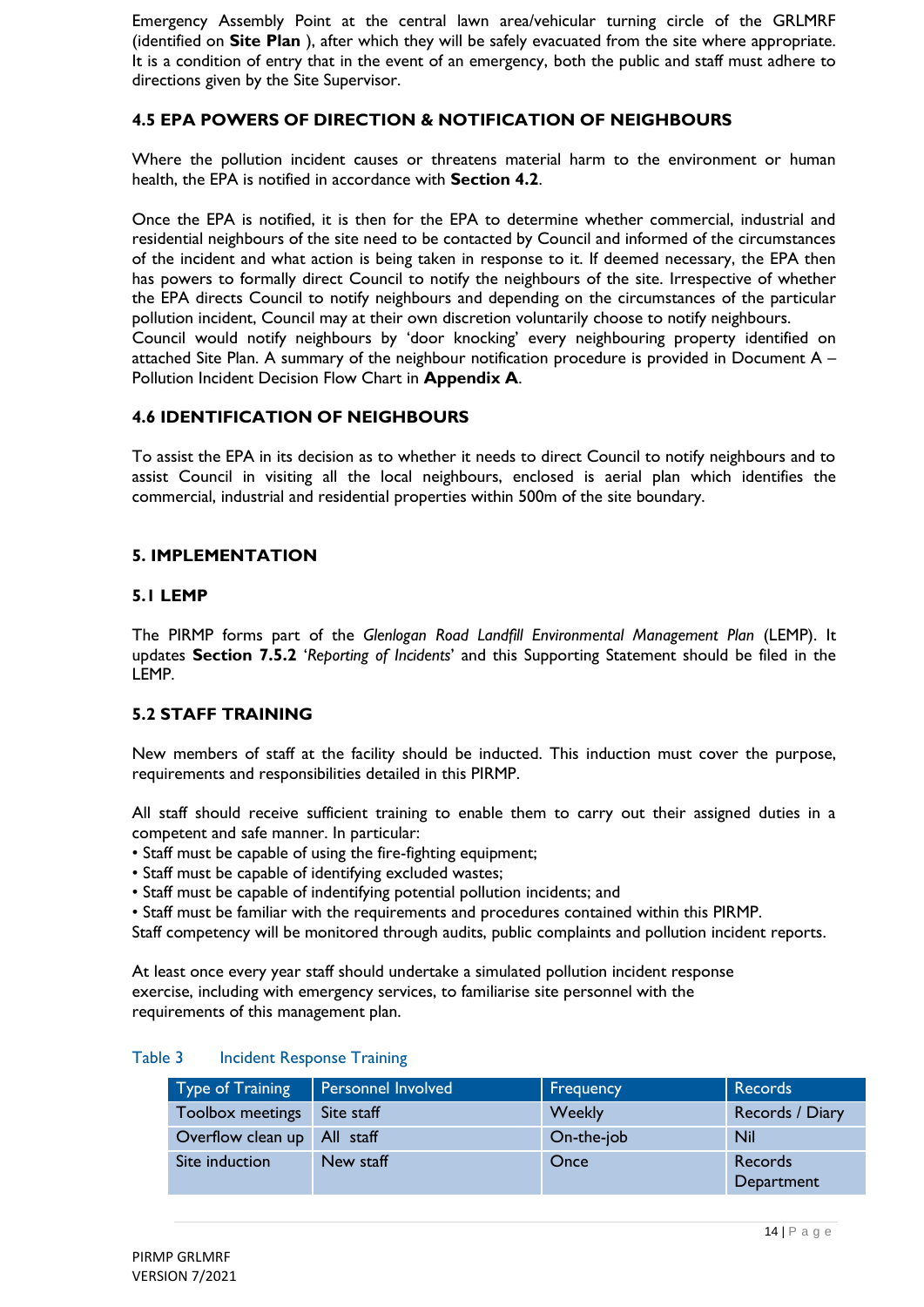| Emergency<br>simulation       | All staff                                                                       | Annual      | <b>Minutes</b>  |
|-------------------------------|---------------------------------------------------------------------------------|-------------|-----------------|
| Incident debrief              | Personnel involved in incident Within one month of Minutes<br>Independent chair | an incident |                 |
| Plant<br>and<br>Equipment use | All staff                                                                       | Once        | Human resources |

Regular site briefings and toolbox meetings should be held when considered appropriate to draw attention to potential pollution incidents and identify improvements to on-site safety procedures. **Section 7.6** *'Adequate Staff Training'* in the LEMP needs to be updated to include due consideration of the PIRMP.

#### **5.3 REVIEW AND UPDATE PIRMP**

The PIRMP is a living document required to be reviewed and updated at least once every 12 months to ensure accuracy and effectiveness. A review must also be undertaken within one month of any pollution incident occurring.

For these reasons, document control is an important part of the environmental management system. It is critical that PIRMP storage locations are made known to all relevant staff members and that only the latest version is in use. Details of the version and date of issue are recorded on each page of the PIRMP in the bottom left hand corner.

Revised and updated versions of the PIRMP will always be issued with a covering memo summarising the changes. When a new PIRMP is received the old version is replaced in its entirety. A register for updating and testing the PIRMP and must be kept on site and updated regularly.

Three copies of any new PIRMP will need to be produced. They are to be distributed to the following:

- Waste Operations Supervisor, Cowra Shire Council;
- Administration Manager, Cowra Shire Council; and
- Technical Officer Compliance, Cowra Shire Council

The PIRMP will be reviewed when there is a material change to operations including but not limited to:

- Modification of EPL 6435
- Changes in standard operating procedures referred to in this PIRMP
- Change in legislative requirements
- Recommendations arising from an incident debrief, emergency drill or emergency simulation exercise.

The responsibility for reviewing the PIRMP is the Manager - Cowra Services .

An update of the PIRMP would trigger all staff to undergo refresher training as part of the team toolbox meeting.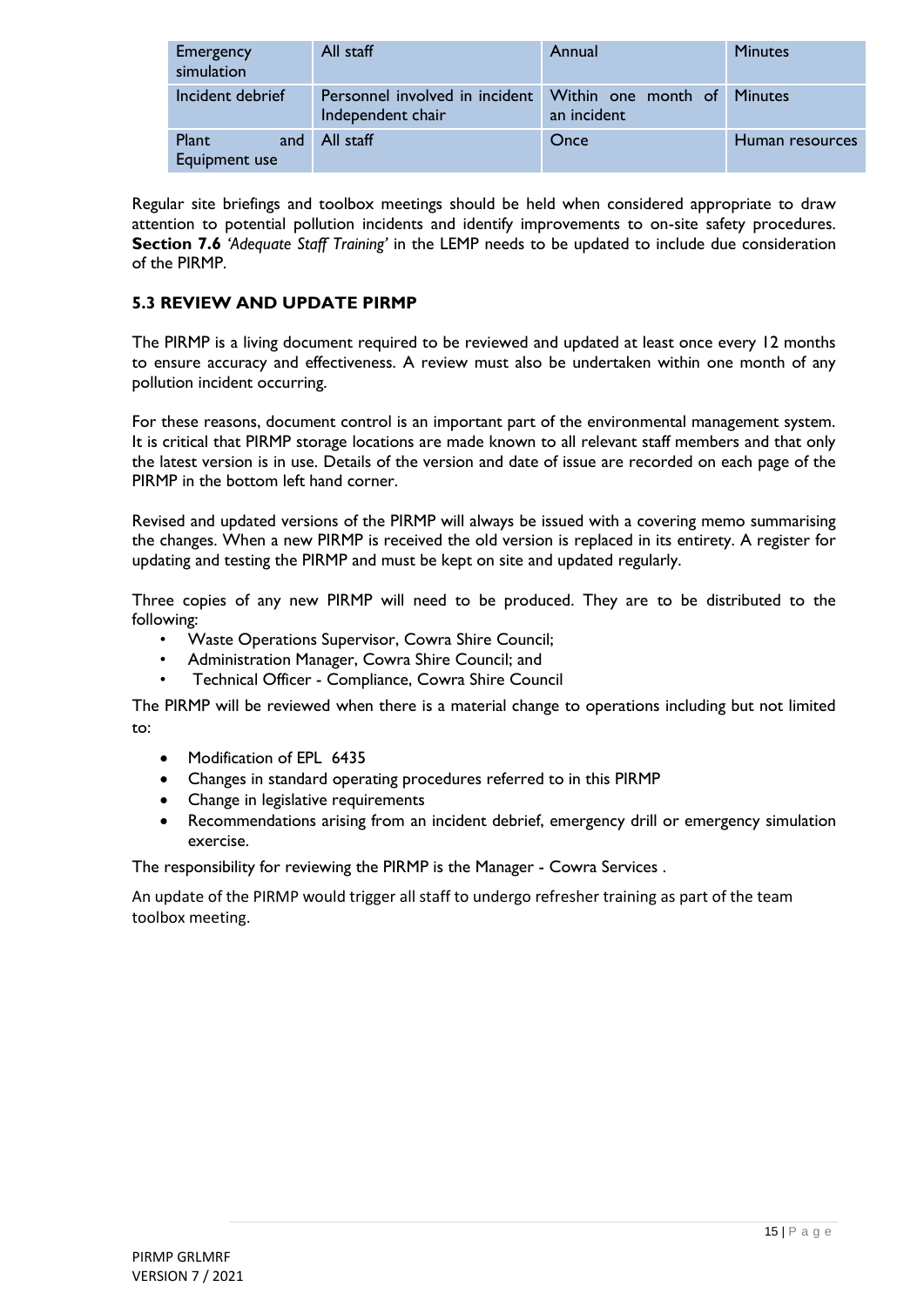

**Pollution Incident Management Plan Materials Recycling Facitity Glen Logan Road EPL 6435** 

#### PIRMP / POLLUTION INCIDENT REPORTING FORM / TEST

| <b>INCIDENT NO: (Test No)</b>                                                                              | TIME: | <b>DURATION OF INCIDENT:</b> |
|------------------------------------------------------------------------------------------------------------|-------|------------------------------|
| <b>NATURE OF INCIDENT:</b>                                                                                 |       |                              |
|                                                                                                            |       |                              |
|                                                                                                            |       |                              |
| <b>WIND DIRECTION &amp; SPEED:</b>                                                                         |       |                              |
| <b>RAINFALL SINCE 9AM:</b><br>THE LOCATION OF THE PLACE WHERE POLLUTIONIS OCCURRING OR IS LIKELY TO OCCUR: |       |                              |
|                                                                                                            |       |                              |
|                                                                                                            |       |                              |
|                                                                                                            |       |                              |
|                                                                                                            |       |                              |
|                                                                                                            |       |                              |
| THE NATURE, THE ESTIMATED QUANTITY OR VOLUME AND THE CONCENTRATION OF ANY POLLUTANTS                       |       |                              |
|                                                                                                            |       |                              |
|                                                                                                            |       |                              |
|                                                                                                            |       |                              |
| THE CIRCUMSTANCES IN WHICH THE INCIDENT OCCURRED, INCLUDING THE CAUSE OF THE INCIDENT                      |       |                              |
| (IF KNOWN):                                                                                                |       |                              |
|                                                                                                            |       |                              |
|                                                                                                            |       |                              |
|                                                                                                            |       |                              |
|                                                                                                            |       |                              |
| THE CORRECTIVE ACTION TAKEN OR PROPOSED TO BE TAKEN TO DEAL WITH THE INCIDENT AND ANY                      |       |                              |
| RESULTING POLLUTION OR THREATENED POLLUTION (IF KNOWN):                                                    |       |                              |
|                                                                                                            |       |                              |
|                                                                                                            |       |                              |
|                                                                                                            |       |                              |
|                                                                                                            |       |                              |
| HAS ENVIRONMENT PROTECTION AUTHORITY (EPA) BEEN NOTIFIED?                                                  |       | YES / NO                     |
| HAS NSW MINISTRY OF HEALTH (VIA PUBLIC HEALTH UNITS) BEEN NOTIFIED?                                        |       | YES / NO                     |
| HAS LOCAL FIRE AND RESCUE NSW BEEN NOTIFIED?                                                               |       | YES / NO                     |
| HAS EPA DIRECTED COUNCIL TO NOTIFY NEIGHBOURS?<br>IF NOT, HAS COUNCIL VOLUNTARILY NOTIFIED NEIGHBOURS?     |       | YES / NO<br>YES / NO         |
|                                                                                                            |       |                              |
| Position:                                                                                                  |       |                              |
|                                                                                                            |       |                              |
| Signature:                                                                                                 |       | Date:                        |
|                                                                                                            |       |                              |
| Position:                                                                                                  |       |                              |
|                                                                                                            |       |                              |
| Signature:                                                                                                 |       | Date:                        |
|                                                                                                            |       |                              |
|                                                                                                            |       |                              |

Cowra Shire Council Private Bag 342 Cowra NSW 2794 Phone: 02 6340 2000 Fax: 02 6340 2011 council@cowra.nsw.gov.au www.cowra.nsw.gov.au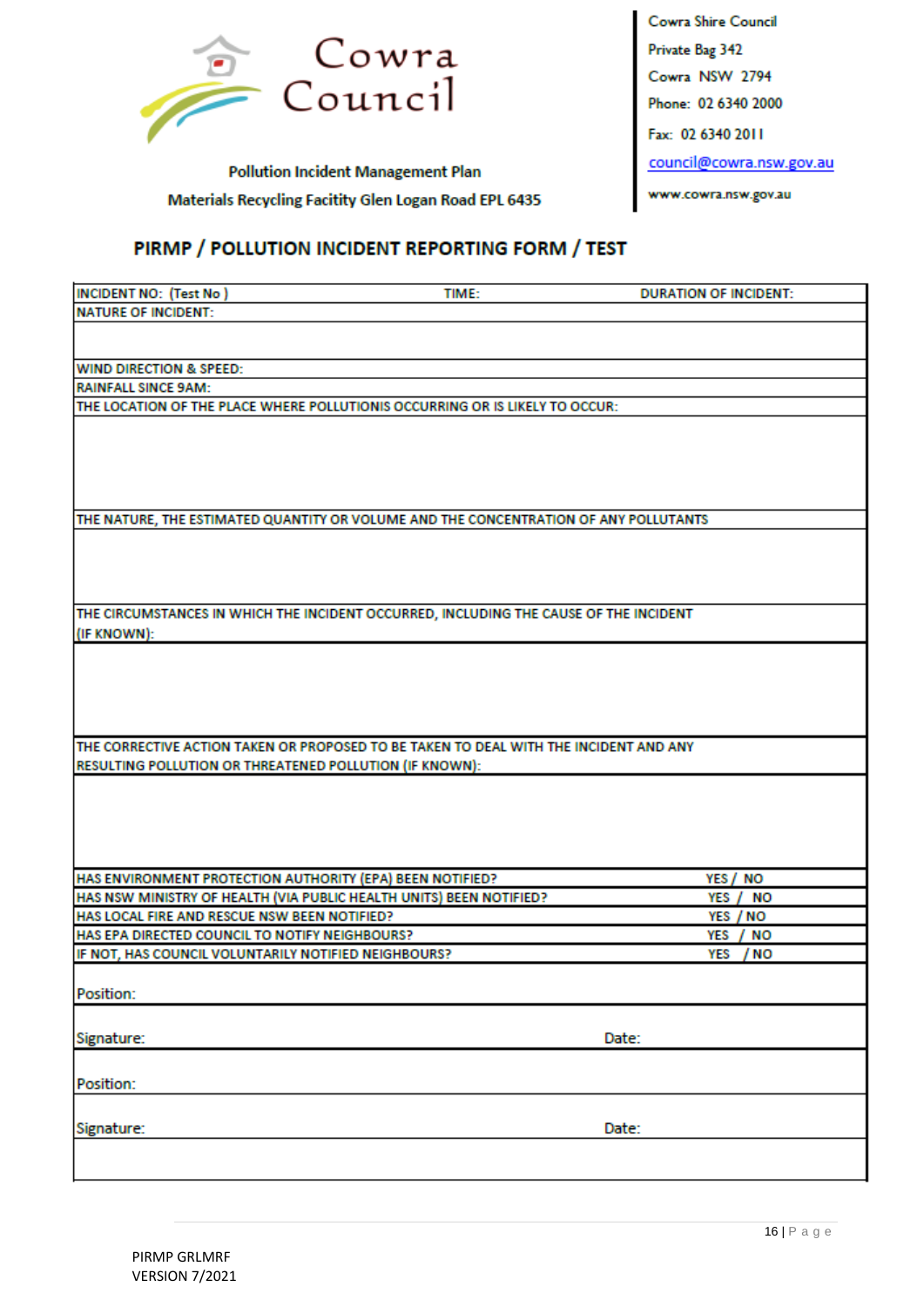

#### **PIRMP TESTING & UPDATE REGISTER**

| <b>DATE:</b> | <b>Routine Testing</b>                                             | <b>Routine Update</b> | <b>Incident</b><br><b>Post</b><br>updates | <b>Copies Distributed</b><br>Y/N |
|--------------|--------------------------------------------------------------------|-----------------------|-------------------------------------------|----------------------------------|
| 15/07/2015   | Test - 2015                                                        |                       |                                           | Y                                |
| 04/11/2016   |                                                                    |                       | Incident - 2016                           | Y                                |
| 06/12/2016   | <b>Test</b><br>of<br>review<br>PIRMP from Incident<br>4/11/16 Fire |                       |                                           |                                  |
| 14/12/2016   |                                                                    | Update 2016           |                                           | Y                                |
|              |                                                                    |                       |                                           |                                  |
| 27/2/2018    |                                                                    | Update 2018           |                                           | Y                                |
| 18/12/2018   | <b>Test</b><br>of<br>review<br>PIRMP from Incident                 |                       |                                           |                                  |
| 15/1/2019    |                                                                    | Updated 2019          |                                           | Y                                |
| 01/02/2020   |                                                                    | Updated 2020          |                                           | Y                                |
| 31/1/2021    | Test                                                               |                       |                                           |                                  |
| 3/2/2021     |                                                                    | Updated 2021          |                                           | Y                                |
| 08/02/2022   | Test<br>incident<br>and<br>PIRMP annual update                     | Update 2022           |                                           | Y                                |
|              |                                                                    |                       |                                           |                                  |
|              |                                                                    |                       |                                           |                                  |
|              |                                                                    |                       |                                           |                                  |
|              |                                                                    |                       |                                           |                                  |
|              |                                                                    |                       |                                           |                                  |
|              |                                                                    |                       |                                           |                                  |
|              |                                                                    |                       |                                           |                                  |
|              |                                                                    |                       |                                           |                                  |
|              |                                                                    |                       |                                           |                                  |
|              |                                                                    |                       |                                           |                                  |
|              |                                                                    |                       |                                           |                                  |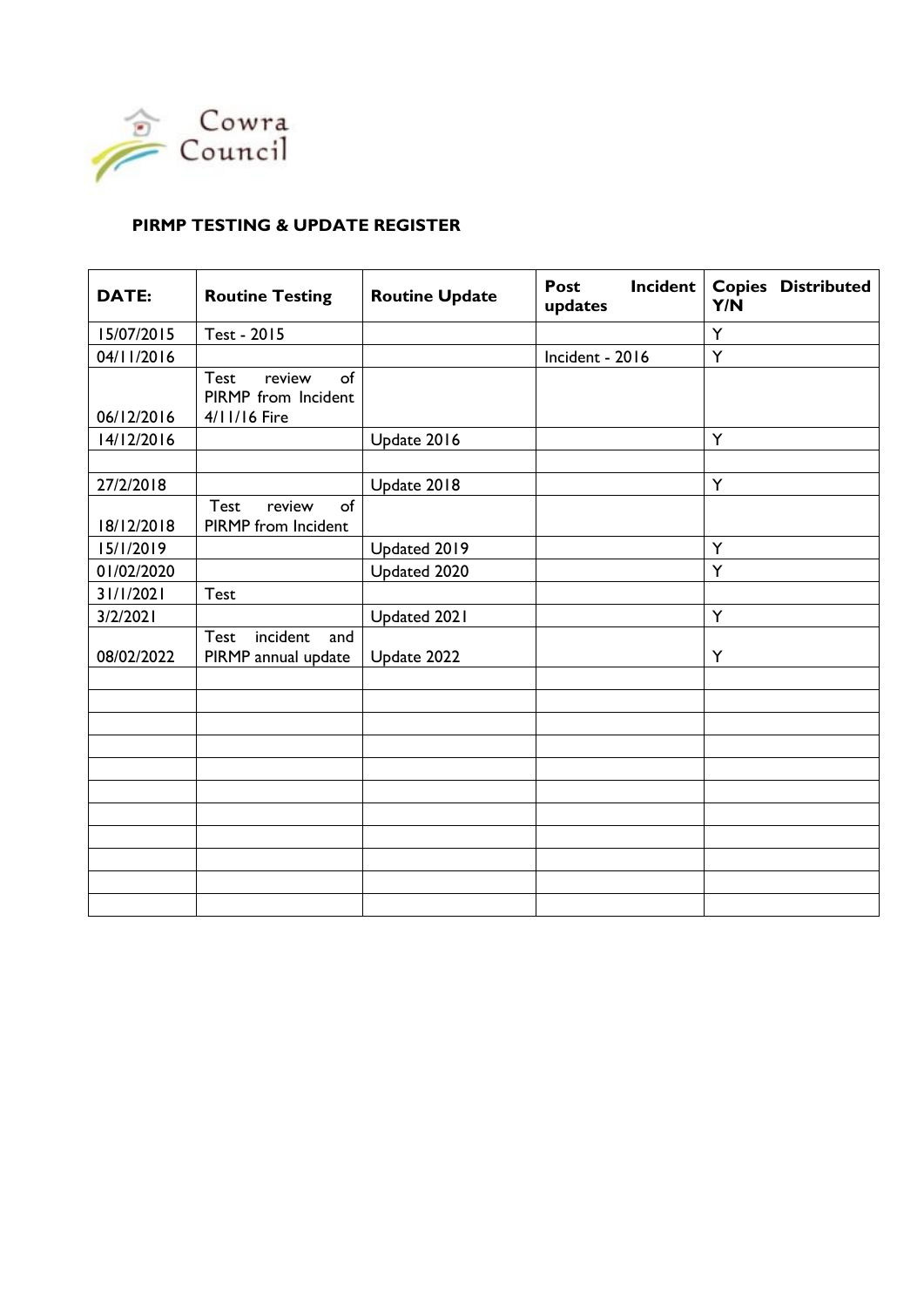

#### **Document Status**

| Rev                      | Author                                                       | Reviewer                                                  |           | Approved for Issue                    |           |            |
|--------------------------|--------------------------------------------------------------|-----------------------------------------------------------|-----------|---------------------------------------|-----------|------------|
| No.                      |                                                              | Name                                                      | Signature | Name                                  | Signature | Date       |
| 0                        | <b>GEOLYSE</b>                                               | Orange                                                    |           |                                       |           | 01/03/2012 |
| $\overline{\phantom{a}}$ | S.Hayes<br>adapted<br>from<br>2012<br><b>PIRMP</b>           | S.Hayes<br>Technical<br>Officer<br>Compliance             |           | Stephen Fisher<br>Chris Cannard       |           | 22/11/2016 |
| $\overline{2}$           | S.Hayes<br>adapted<br>from<br>2016<br><b>PIRMP</b>           | S.Hayes<br>Technical<br>Officer<br>Compliance             |           | Stephen Fisher<br>Chris Cannard       |           | 14/12/2016 |
| $\overline{3}$           | S.Hayes<br>adapted<br>from<br>2016<br><b>PIRMP</b>           | S.Hayes<br><b>Technical</b><br>Officer<br>Compliance      |           | Stephen Fisher<br>Chris Cannard       |           | 27/02/2018 |
| $\overline{4}$           | Stephen<br>Fisher<br>Adapted<br>from<br>2016<br><b>PIRMP</b> | Stephen<br>Fisher<br>Waste<br>operations<br>Supervisor    |           | Stephen Fisher<br>Chris Cannard       |           | 01/02/2020 |
| $\overline{5}$           | S.Fisher<br>adapted<br>from<br>2016<br><b>PIRMP</b>          | Stephen<br>Fisher-<br>Waste<br>Operations<br>Supervisor   |           | Stephen Fisher<br>Phillippa Childs    |           | 04/02/2021 |
| 6                        | P Childs<br>Adapted<br>from<br>2021<br><b>PIRMP</b>          | Philippa<br>Childs<br>Manager<br>Cowra<br><b>Services</b> |           | Anthony<br>Collins<br>Philippa Childs |           | 08/02/2022 |

### **DOCUMENT CONTROL SUMMARY**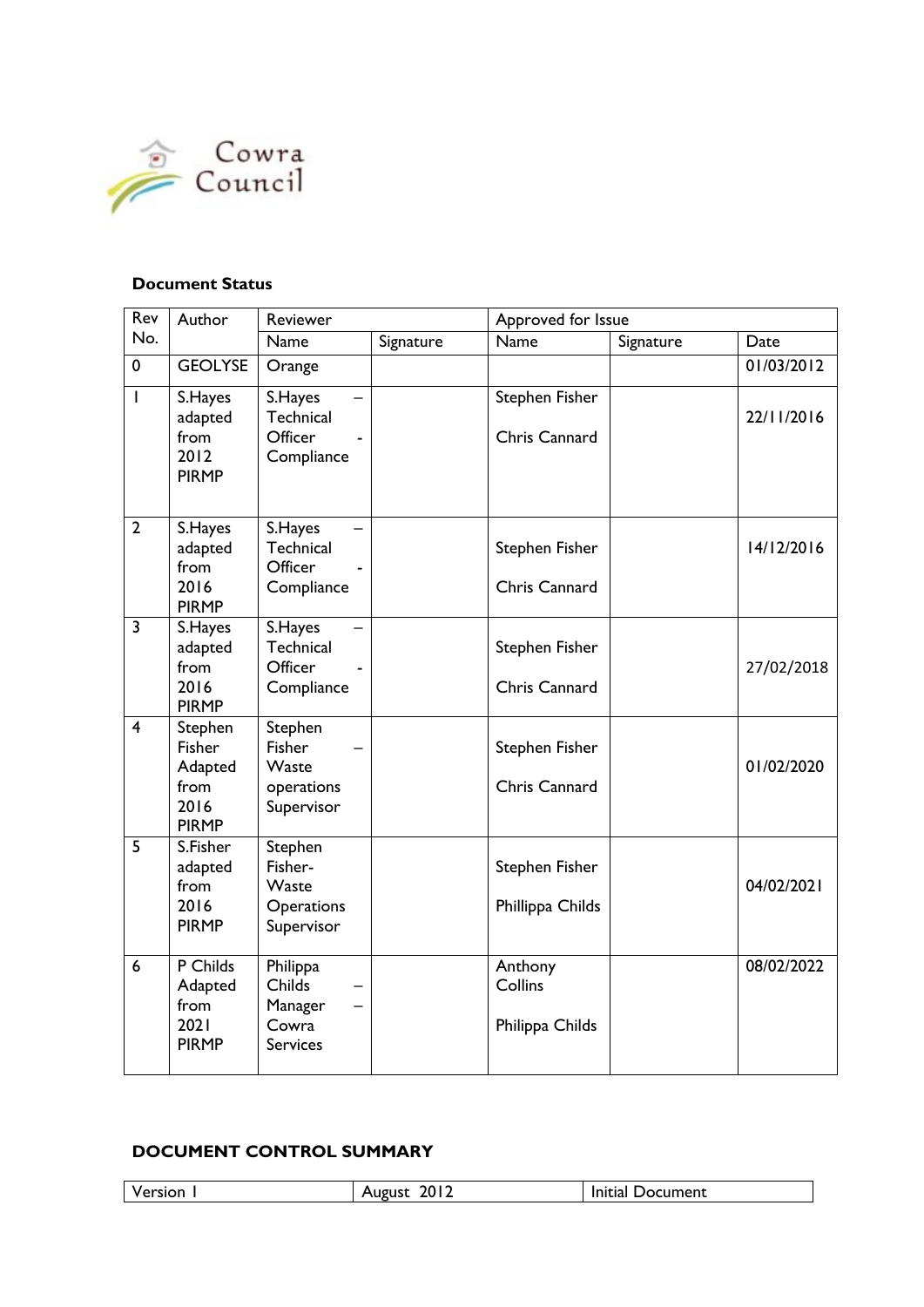| Version 2 | November 2016 | Mods from Incident          |
|-----------|---------------|-----------------------------|
| Version 3 | December 2016 | Mods / Update from Incident |
| Version 4 | January 2018  | Mod / Update                |
| Version 5 | January 2019  | Mod / Update                |
| Version 6 | February 2020 | Mod/Update                  |
| Version 7 | February 2021 | Mod/Update                  |
| Version 8 | February 2022 | Update                      |

#### **DESKTOP EXERCISE TEST SUMMARY**

| Version I | August 2012         | <b>Initial Document</b> |
|-----------|---------------------|-------------------------|
| Version 2 | 15 July 2015        | <b>Test Completed</b>   |
| Version 3 | 6 December 2016     | <b>Test Completed</b>   |
| Version 4 | 17 January 2018     | <b>Test Completed</b>   |
| Version 5 | 18 December 2018    | <b>Test Completed</b>   |
| Version 6 | Ist February 2020   | <b>Test Completed</b>   |
| Version 7 | $31st$ January 2021 | <b>Test Completed</b>   |
| Version 8 | 8 February 2022     | <b>Test Completed</b>   |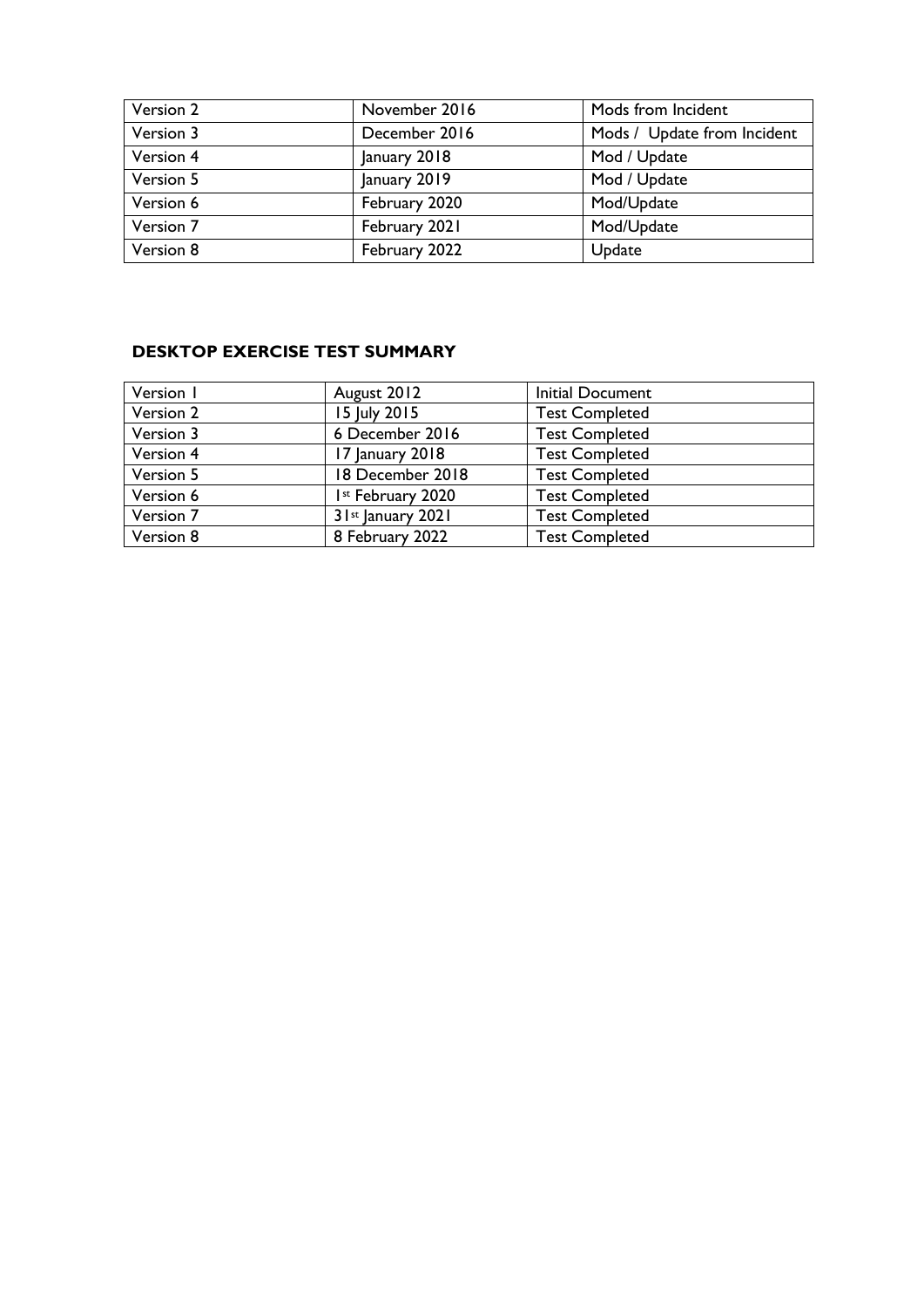

# **Pollution Incident Classification, Risk Assessment and Contributing Factors**

| <b>Description of Pollution Incident</b>                                                                                                        | Likelihood | Impact     | <b>Contributing Factors</b>                                                                                                                                                                                               |
|-------------------------------------------------------------------------------------------------------------------------------------------------|------------|------------|---------------------------------------------------------------------------------------------------------------------------------------------------------------------------------------------------------------------------|
| Identifying non-domestic quantities (more than<br>200 millimetres per tonne or 200 grams per<br>tonne) of hazardous substances among waste      | Medium     | Low        | Human errors made during waste<br>screening                                                                                                                                                                               |
| Surface or subsurface fires at active landfill.<br>public receival areas & recycling facility                                                   | Medium     | Medium     | High winds, dry weather, prolonged<br>high temps and low humidity. Human<br>errors made during waste screening,<br>poor maintenance of plant and<br>equipment, spontaneous combustion,<br>hot embers in waste deliveries. |
| Surface or subsurface fires at maintenance<br>and inactive areas                                                                                | Low        | High       | High winds, dry weather, prolonged<br>temps, low humidity<br>hiah<br>and<br>spontaneous combustion.                                                                                                                       |
| Mixing of leachate and stormwater or waste<br>and stormwater                                                                                    | Low        | Medium     | Prolonged periods of heavy rain, &<br>lack of surface water pond and site<br><i>maintenance</i>                                                                                                                           |
| Identification of any failure of an environmental<br>protection system                                                                          | <b>Low</b> | <b>Low</b> | Prolonged periods of heavy rain.                                                                                                                                                                                          |
| Identification of a significant difference in<br>groundwater indicator parameters                                                               | <b>Low</b> | <b>Low</b> | Prolonged periods of heavy rain                                                                                                                                                                                           |
| Detection of subsurface gas, surface gas<br>and/or accumulated gas in buildings at greater<br>than 1.25 per cent methane (volume for<br>volume) | Low        | Low        | On-site buildings which have not been<br>designed to prevent accumulation of<br>methane gas                                                                                                                               |
| Acts of vandalism or target of terrorist activity                                                                                               | Low        | Medium     | Increased risk during hours of closure                                                                                                                                                                                    |
| Any other incident or observation that could<br>potentially pose an immediate environmental<br>hazard outside normal operating conditions       | <b>Low</b> | <b>Low</b> | n/a                                                                                                                                                                                                                       |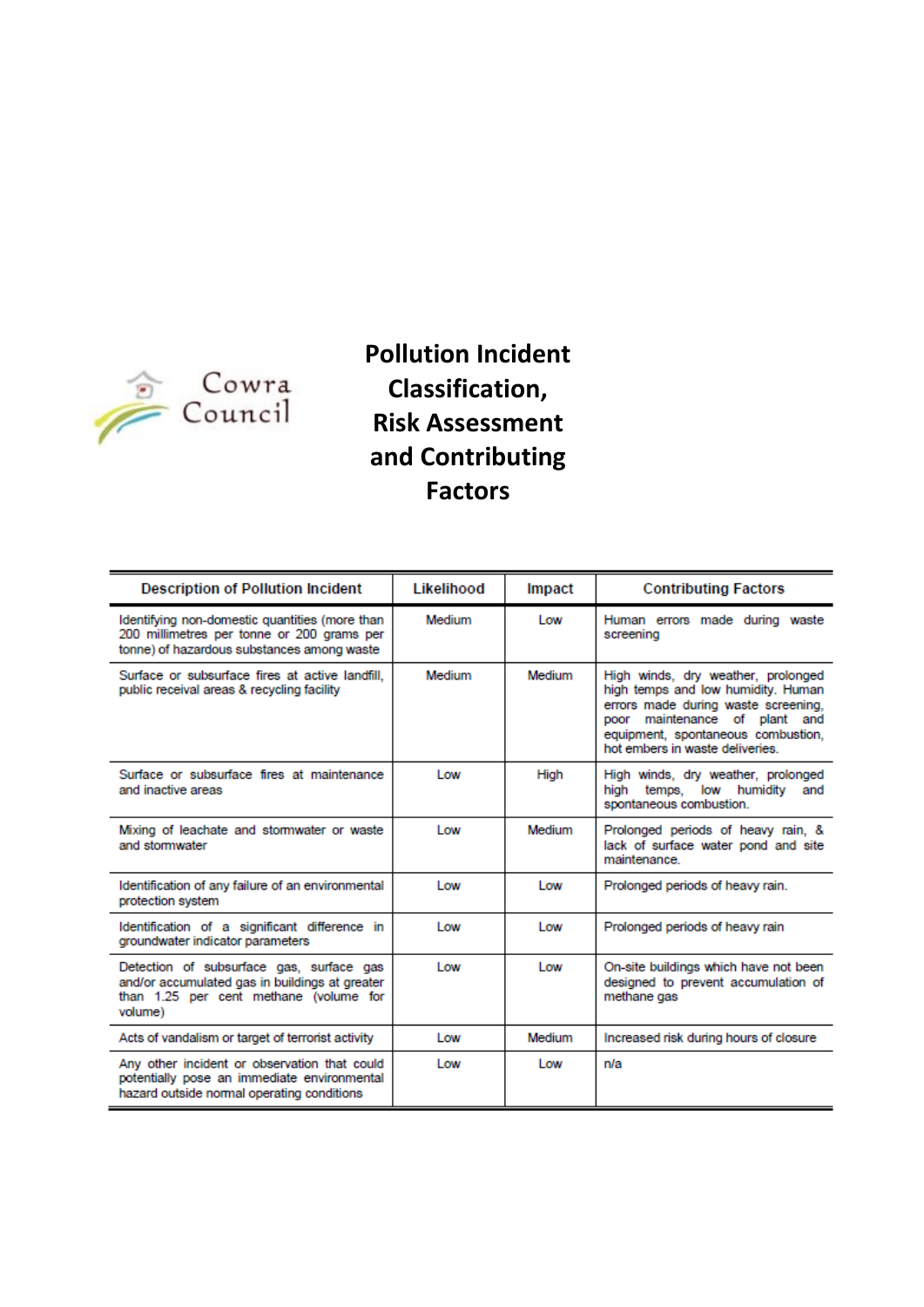

## **MRF - MATERIAL RECYCLING FACILITY FIRE & EMERGENCY EVACUATION PLAN**



| <b>FIRE SERVICES</b>                              | <b>FOR OTHER ENQUIRES CALL:</b>              |              |
|---------------------------------------------------|----------------------------------------------|--------------|
| <b>DRY CHEMICAL</b><br>FIRE EXTINGUISHER          | <b>MANAGER COWRA WORKS</b>                   | 0427 436 730 |
| <b>CARRON BIOXIDE</b><br><b>FIRE EXTINGUISHER</b> | THE ENVIRONMENTAL PROTECTION AUTHORITY (EPA) | 131555       |
| <b>FOAM FIRE</b><br><b><i>EXTINGHISMSR</i></b>    | <b>SAFEWORK NSW</b>                          | 131050       |
| <b>ASSEMBLY AREA</b>                              | <b>COMPLAINTS COWRA COUNCIL</b>              | 02 6340 2000 |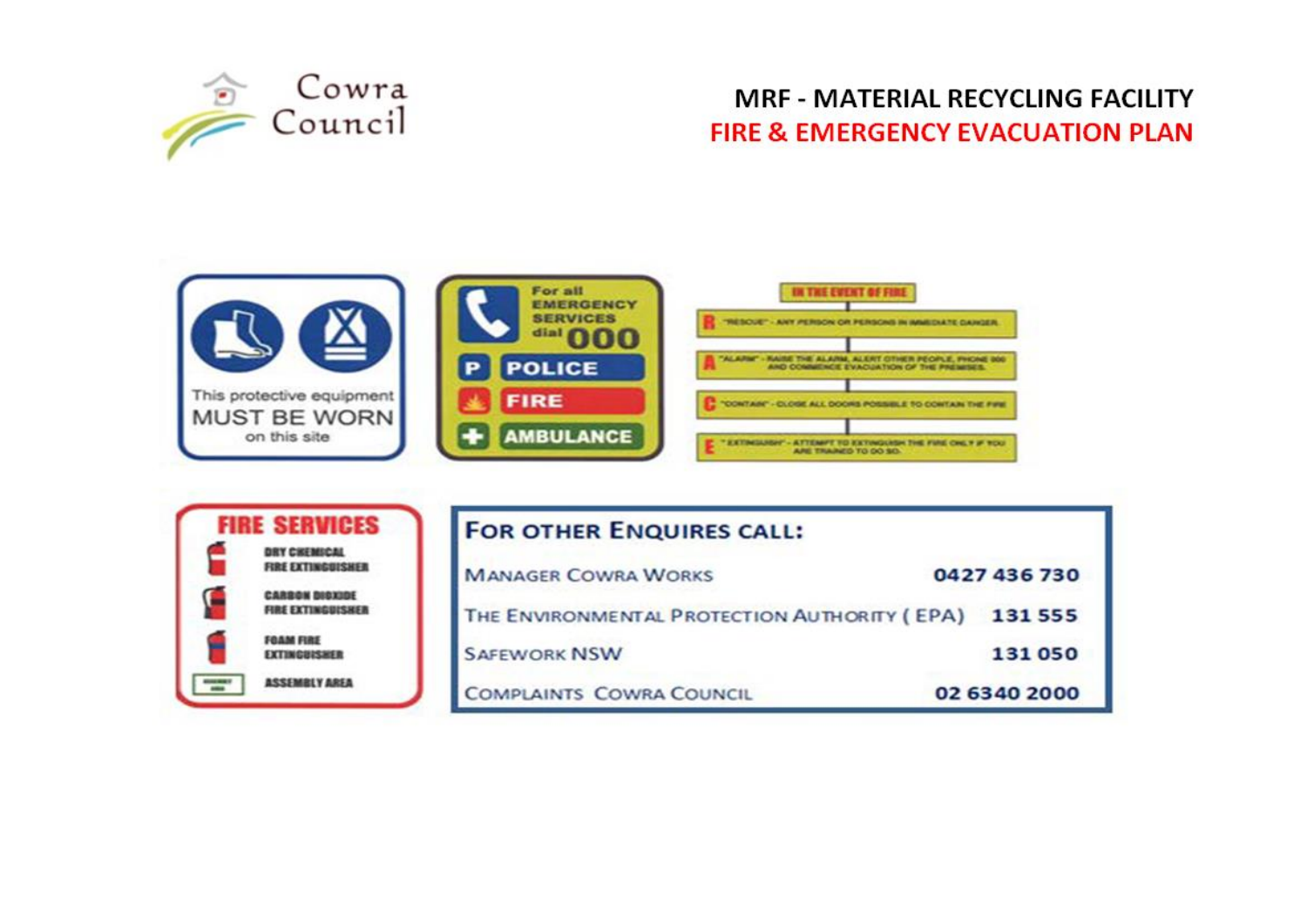

**POLLUTION INCIDENT RESPONSE PLAN OF NEIGHBOURS MANAGEMENT PLAN GLENLOGAN ROAD LANDFILL AND MATERIALS RECYCLING FACILITY**